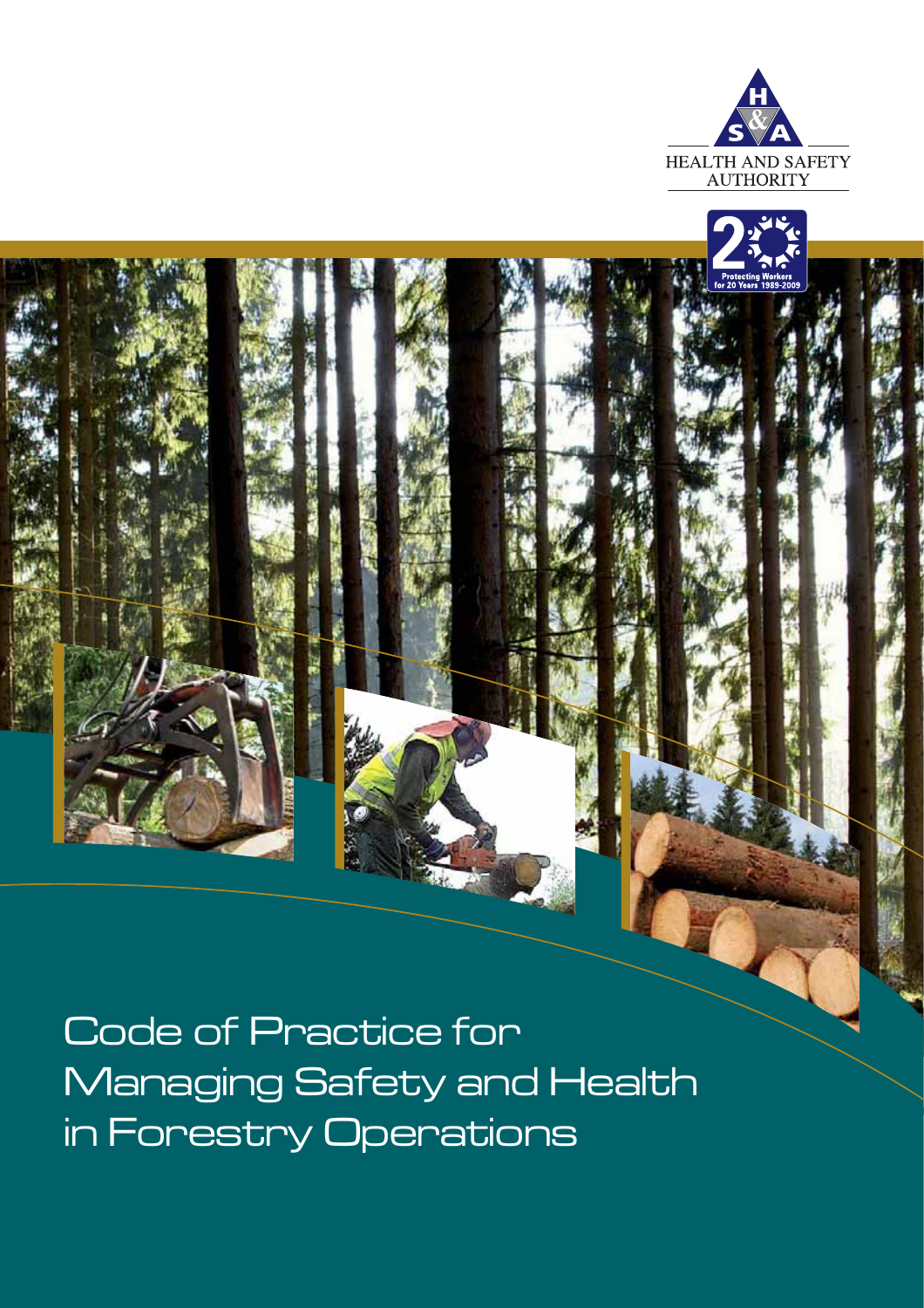Working to create a National Culture of Excellence in Workplace Safety, Health and Welfare for Ireland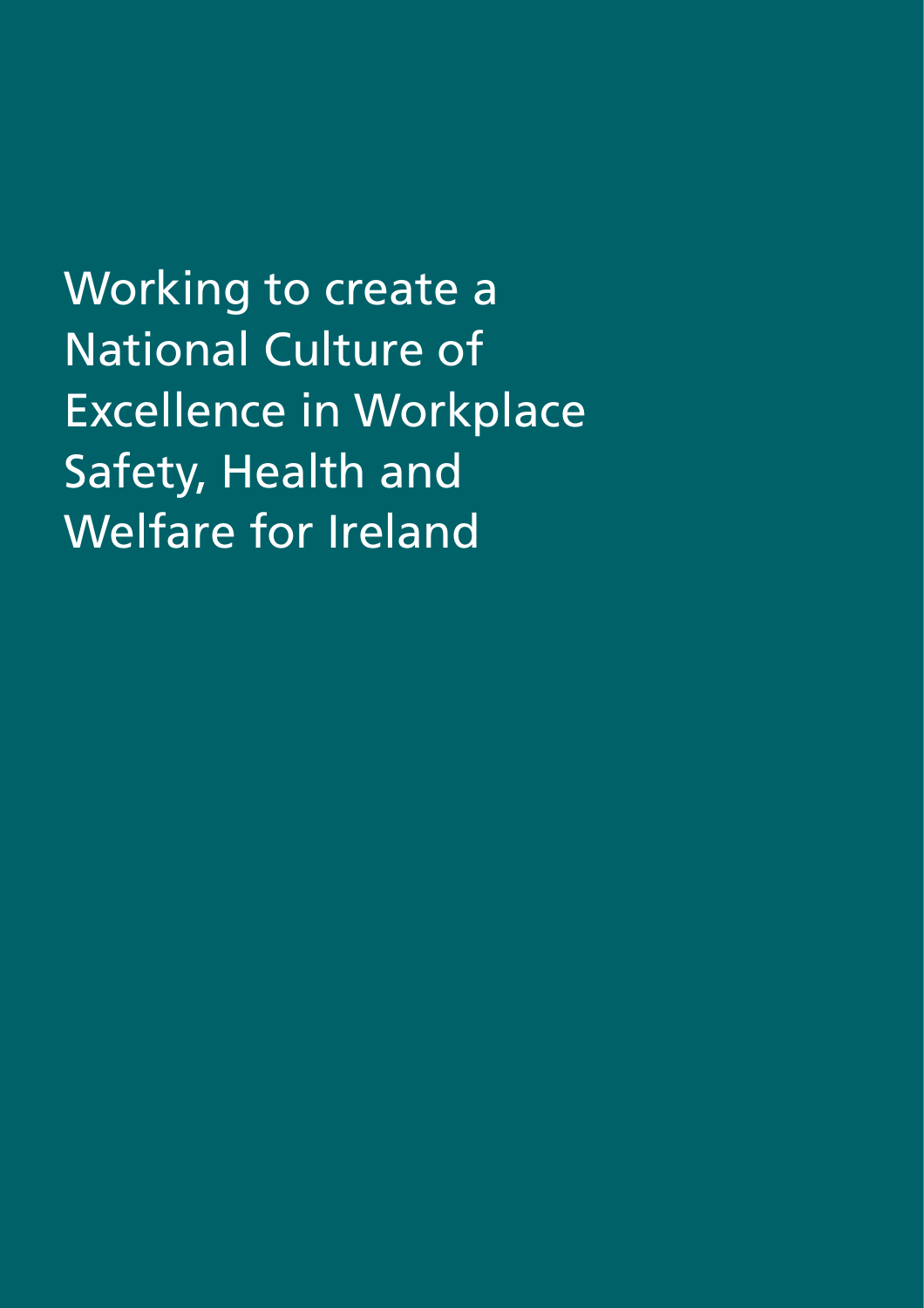# **Table of Contents**

| 1   |                                                                                                                          |  |
|-----|--------------------------------------------------------------------------------------------------------------------------|--|
| 1.1 |                                                                                                                          |  |
| 2   |                                                                                                                          |  |
| 2.1 |                                                                                                                          |  |
| 2.2 |                                                                                                                          |  |
|     |                                                                                                                          |  |
|     | 2.2.2 Gather information about hazards on and around forestry work-sites and pass on to the Forestry Work Manager (FWM)7 |  |
|     |                                                                                                                          |  |
| 2.3 |                                                                                                                          |  |
|     |                                                                                                                          |  |
| 3   |                                                                                                                          |  |
| 3.1 |                                                                                                                          |  |
| 3.2 |                                                                                                                          |  |
|     |                                                                                                                          |  |
|     |                                                                                                                          |  |
|     | 3.2.3                                                                                                                    |  |
|     | 3.2.4                                                                                                                    |  |
|     | 3.2.5                                                                                                                    |  |
|     |                                                                                                                          |  |
| 4   |                                                                                                                          |  |
| 4.1 |                                                                                                                          |  |
| 4.2 |                                                                                                                          |  |
|     |                                                                                                                          |  |
|     | Select sub-contractors who are competent and have made adequate provision for safety and health16<br>4.2.2               |  |
|     |                                                                                                                          |  |

Published in December 2009 by the Health and Safety Authority, The Metropolitan Building, James Joyce Street, Dublin 1.<br>©All rights reserved. No part of this publication may be reproduced, stored in a retrieval system, or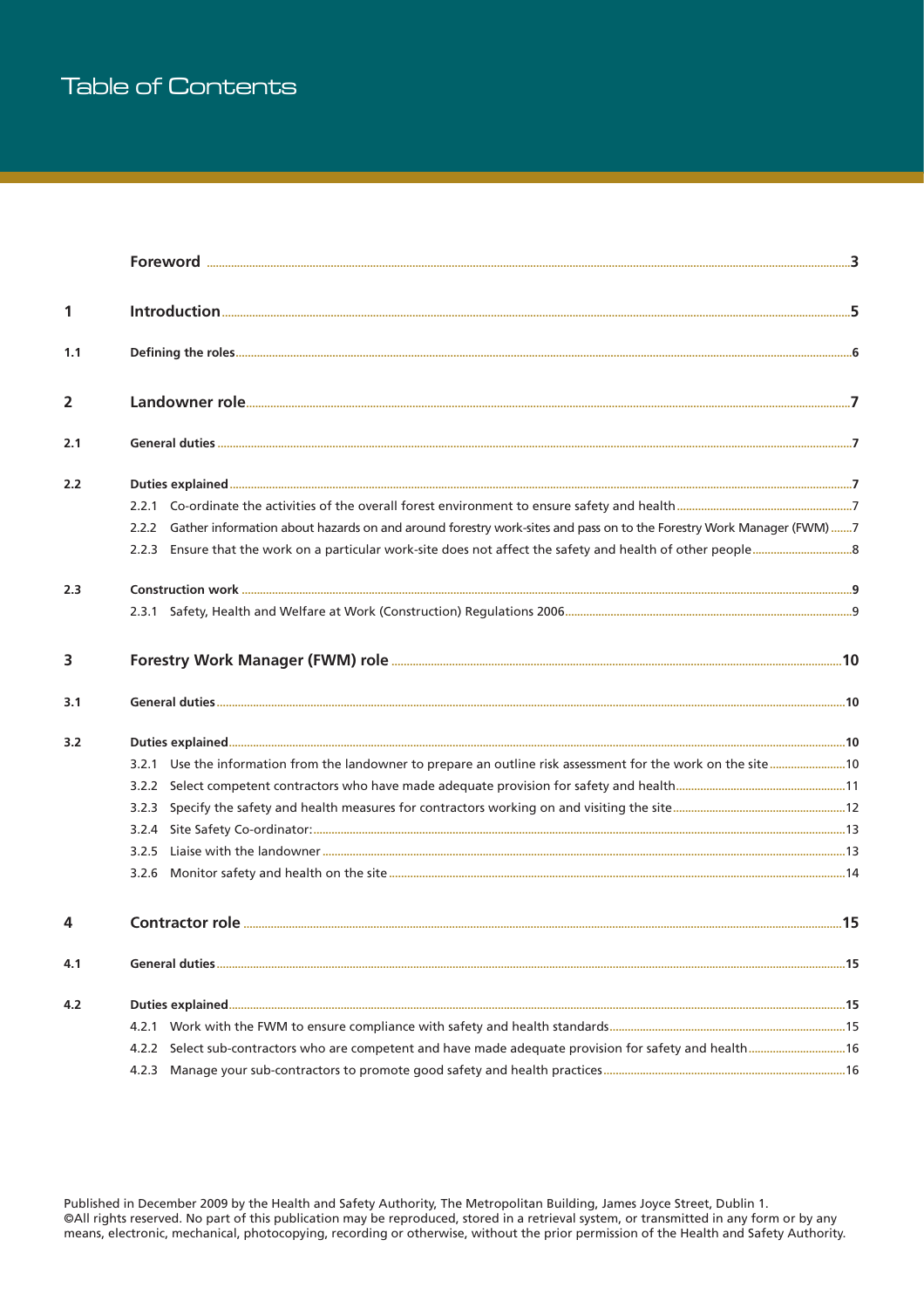# Table of Contents continued

| 5   |                    |  |
|-----|--------------------|--|
| 5.1 |                    |  |
| 5.2 |                    |  |
|     |                    |  |
|     |                    |  |
|     | <b>Appendix 1:</b> |  |
|     |                    |  |
|     |                    |  |
|     |                    |  |
|     |                    |  |
|     |                    |  |
|     | <b>Appendix 2:</b> |  |
|     |                    |  |
|     |                    |  |
|     |                    |  |
|     |                    |  |
|     |                    |  |
|     |                    |  |
|     |                    |  |
|     |                    |  |
|     |                    |  |
|     |                    |  |
|     |                    |  |
|     |                    |  |
|     |                    |  |
|     |                    |  |
|     |                    |  |
|     |                    |  |
|     | <b>Appendix 3:</b> |  |
|     |                    |  |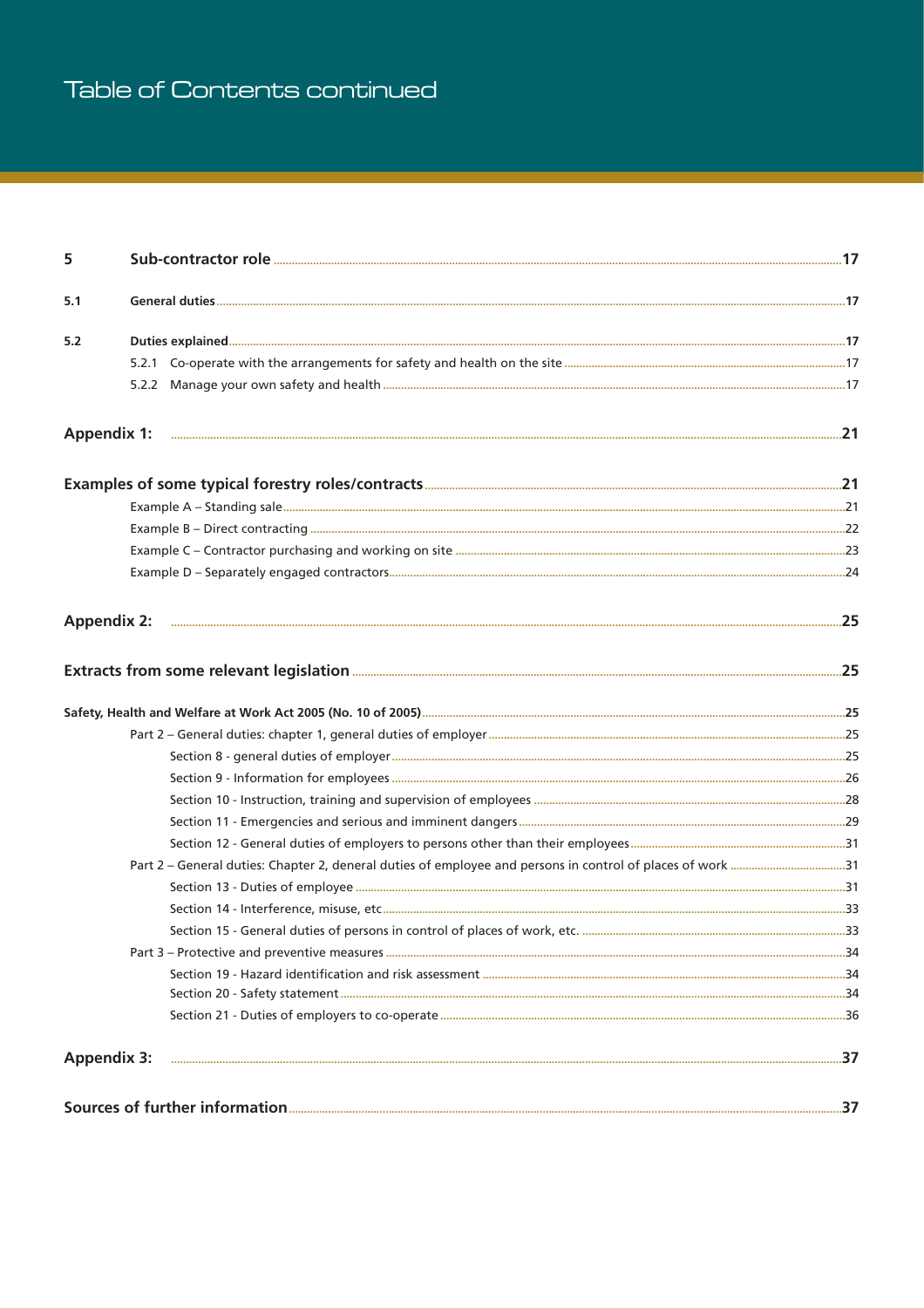## Code of Practice for Managing Safety and Health in Forestry Operations



## **Foreword**

The Health and Safety Authority, with the consent of Mr Dara Calleary TD, Minister of State at the Department of Enterprise, Trade and Employment, and following public consultation, publishes this Code of Practice, titled *Code of Practice for Managing Health and Safety in Forestry Operations*, in accordance with section 60 of the Safety, Health and Welfare at Work Act 2005 (No. 10 of 2005).

The Code of Practice provides practical guidance on observing the provisions of the **Safety, Health and Welfare at Work Act 2005** (called the "**2005 Act**" after this) and the **Safety, Health and Welfare at Work (General Application) Regulations 2007 (S.I. No. 299 of 2007) as amended by the Safety, Health and Welfare at Work (General Application) (Amendment Regulations) 2007 (S.I. No. 732 of 2007)** (called the "**General Application Regulations 2007**" after this) for forestry operations.

In particular, but not exclusively, this Code of Practice provides practical guidance about observing the following provisions of the 2005 Act:

- Chapter 1 of Part 2: sections 8 to 12 in relation to the general duties of employers
- Chapter 2 of Part 2: sections 13 to 15 in relation to the general duties of employees and persons in control of places of work
- Part 3: sections 19 and 20 in relation to hazard identification and risk assessment and safety statements and section 21 in relation to the duties of employers to co-operate

This Code of Practice comes into operation on December 1st 2009. From that date, it replaces the *Code of Practice for Managing Safety and Health in Forestry Operations*, which was issued by the Health and Safety Authority in May 2003 in accordance with the Safety, Health and Welfare at Work Act 1989.

Notice of issue of this Code of Practice, and the withdrawal of the 2003 Code of Practice, was published in the Iris Oifigiúil of Friday 27th November 2009.

On the use of codes of practice in criminal proceedings, section 61 of the 2005 Act provides as follows:

- "61.—(1) Where in proceedings for an offence under this Act relating to an alleged contravention of any requirement or prohibition imposed by or under a relevant statutory provision being a provision for which a code of practice had been published or approved by the Authority under section 60 at the time of the alleged contravention, subsection (2) shall have effect with respect to that code of practice in relation to those proceedings.
- (2) (a) Where a code of practice referred to in subsection (1) appears to the court to give practical guidance as to the observance of the requirement or prohibition alleged to have been contravened, the code of practice shall be admissible in evidence.

3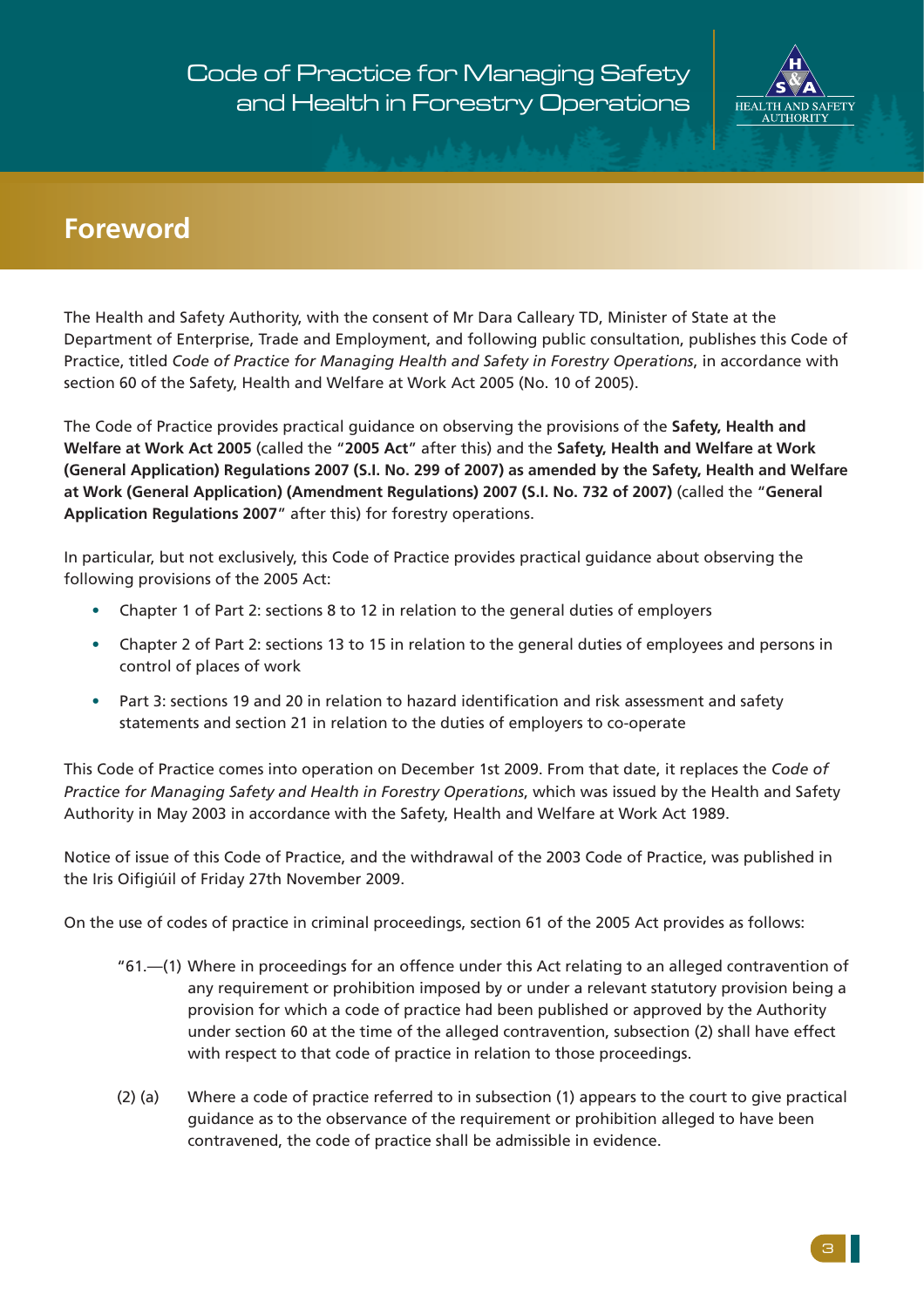

- (b) Where it is proved that any act or omission of the defendant alleged to constitute the contravention—
	- (i) is a failure to observe a code of practice referred to in subsection (1), or
	- (ii) is a compliance with that code of practice, then such failure or compliance is admissible in evidence.

(3) A document bearing the seal of the Authority and purporting to be a code of practice or part of a code of practice published or approved of by the Authority under this section shall be admissible as evidence in any proceedings under this Act."

This Code of Practice is complementary to the Health and Safety Authority *Code of Practice for Preventing Injury and Occupational Ill Health in Agriculture*, which came into effect on 1st November 2006.

> **Robert Roe Assistant Chief Executive Officer and Secretary to the Board Health and Safety Authority**

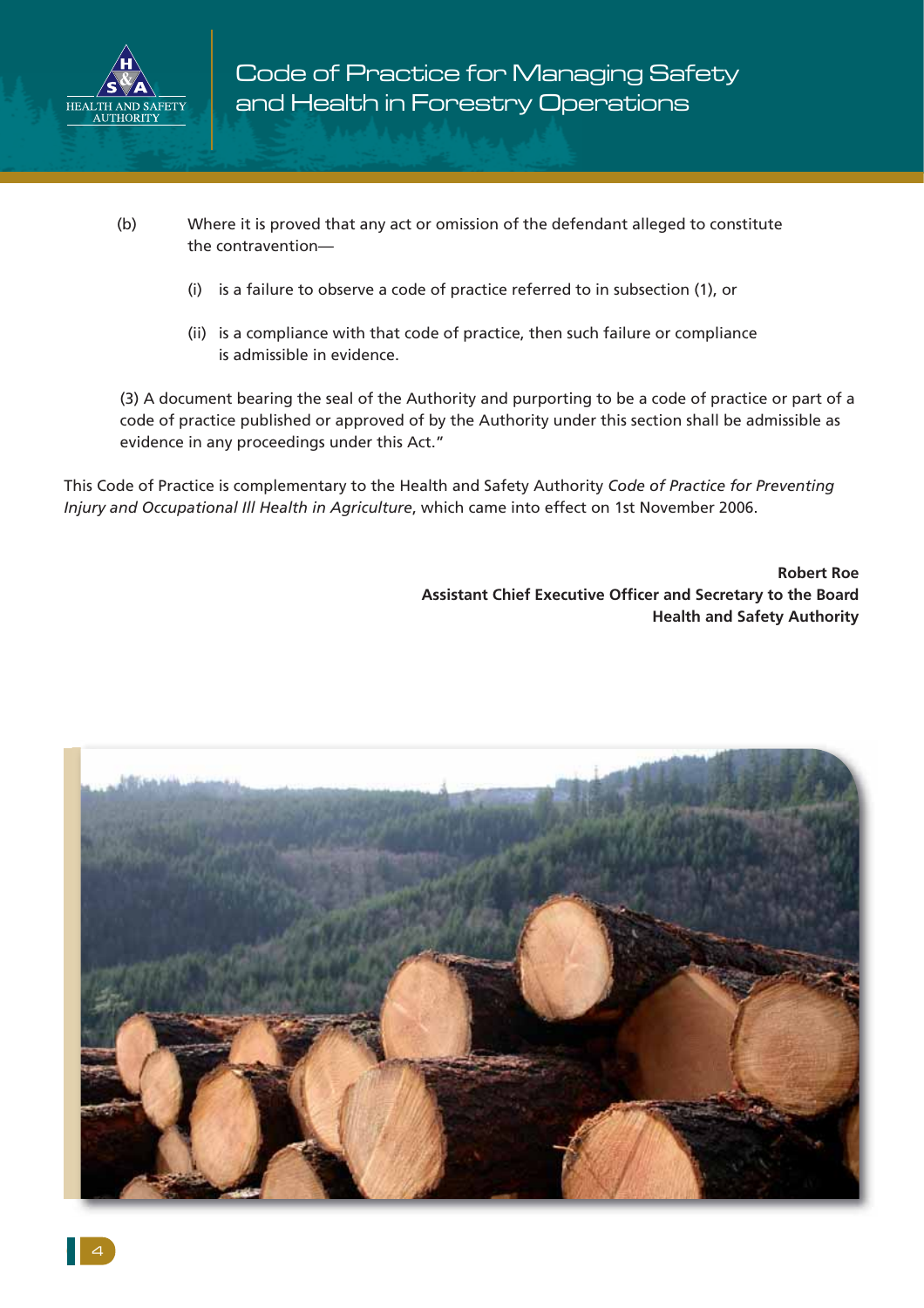# Code of Practice for Managing Safety and Health in Forestry Operations



# **1. Introduction**

THE forestry industry in Ireland has evolved in recent years to a situation where contracting is the norm. There may now be many links in the chain between 'forest owner' and 'forest worker'. Whether you are a timber grower or purchaser, contractor or subcontractor (operator), you have legal duties to fulfil in order to ensure that people's safety and health is not put at risk during, or as a result of, forestry operations.

The law requires that, during the planning and carrying out of forestry operations, a number of safety and health duties be fulfilled, including:

- Preparing written risk assessments
- Selecting suitable equipment for the job
- Protecting public safety and health
- Setting out safe working procedures
- Ensuring operators are competent
- Supervising and monitoring the work

Depending on the contractual relationship, different role-holders may share duties. To successfully manage safety and health, you need to co-ordinate your activities with others and pass information up and down the contract chain. To help this flow of information and to ensure that the right people carry out the right tasks, the Code sets out four management roles. These roles, which are not an attempt to describe the actual contractual relation in forestry contracts, are:

- The Landowner role
- The Forestry Work Manager (FWM) role
- The Contractor role
- The Sub-contractor role

Within any forestry contract you need to identify which of these roles falls to you and carry out the appropriate tasks. **Depending on how the contracts are organised for a particular work-site, you may pick up more than one role.**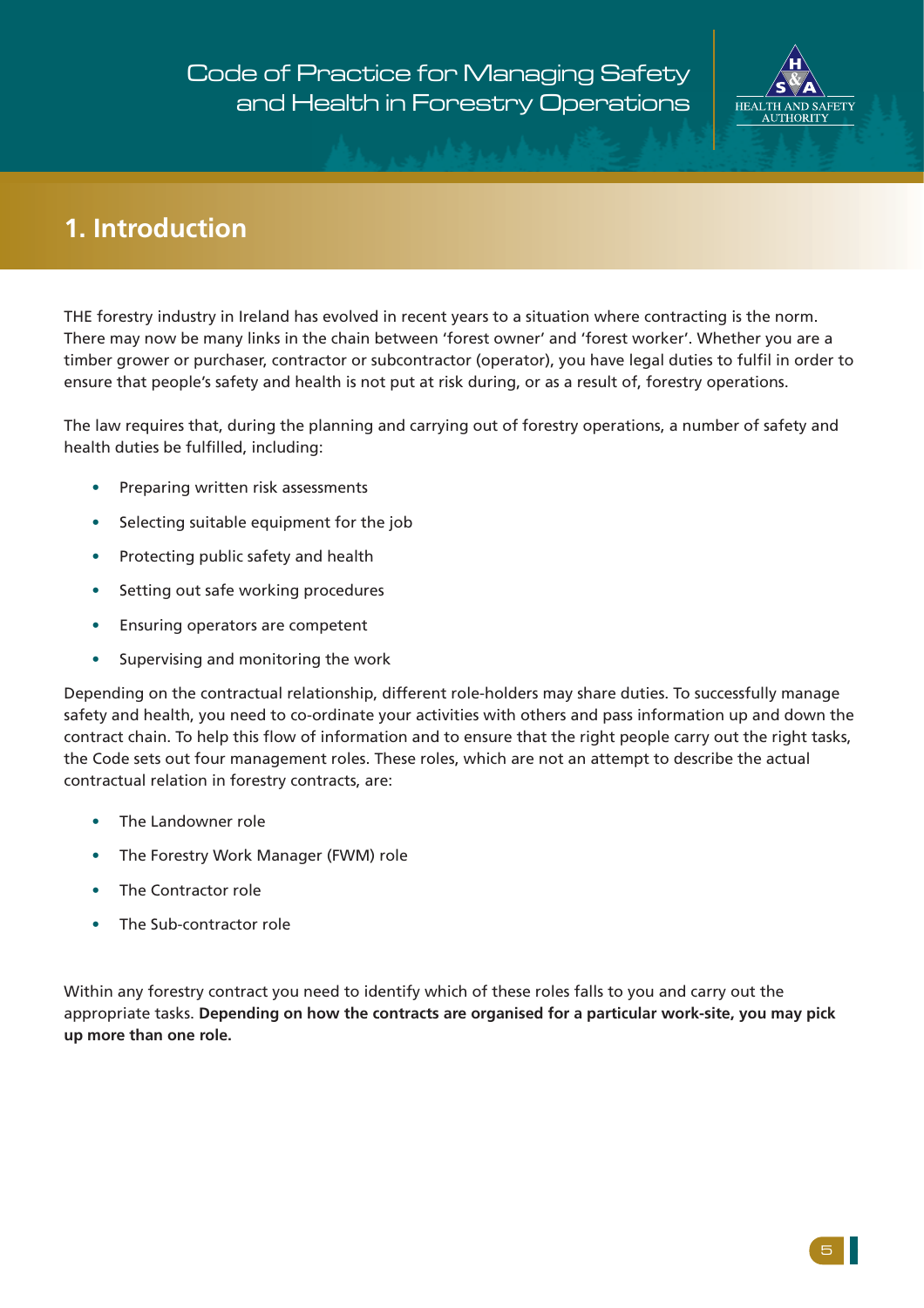

6

## **1.1 Defining the roles**

## **Table 1: The four management roles, with definitions and examples**

| <b>Role</b>                  | <b>Definition</b>                                                                            | <b>Examples of who may take on this role</b>                                                                                                                                                                                          |
|------------------------------|----------------------------------------------------------------------------------------------|---------------------------------------------------------------------------------------------------------------------------------------------------------------------------------------------------------------------------------------|
| Landowner                    | The person or company<br>in control of the land on<br>which the forestry work<br>takes place | Timber growers such as farmers or estate owners<br>with forested land<br>State and state-sponsored bodies and local<br>authorities<br>Forestry management companies and land agents<br>working on behalf of private and public owners |
| <b>Forestry Work Manager</b> | The person or company<br>who commissions work<br>on a forestry site                          | Anyone in the landowner role directly engaging<br>forestry contractors as part of their business<br>Timber purchasers such as traders, processors and<br>contractors                                                                  |
| Contractor                   | The provider of a<br>forestry service                                                        | Contracting companies with their own employees<br>or who take on sub-contractors<br>Owner-operators<br><b>Hauliers</b>                                                                                                                |
| Subcontractor                | Anyone engaged by a<br>contractor other than by<br>direct employment                         | Anyone working under contract to a contractor<br>Anyone in any of the other roles above who works<br>on the site                                                                                                                      |

Within each role, the effort demanded by a particular task depends on the complexity and extent of the risks involved. The greater the risks, the greater the effort needed. The following guidance sets out the key duties and tasks under each of the roles.

**Remember, depending on how the contracts are organised, you may pick up more than one role.**

Examples showing how these roles fit with some of the more common forestry contract arrangements are shown in Appendix 1.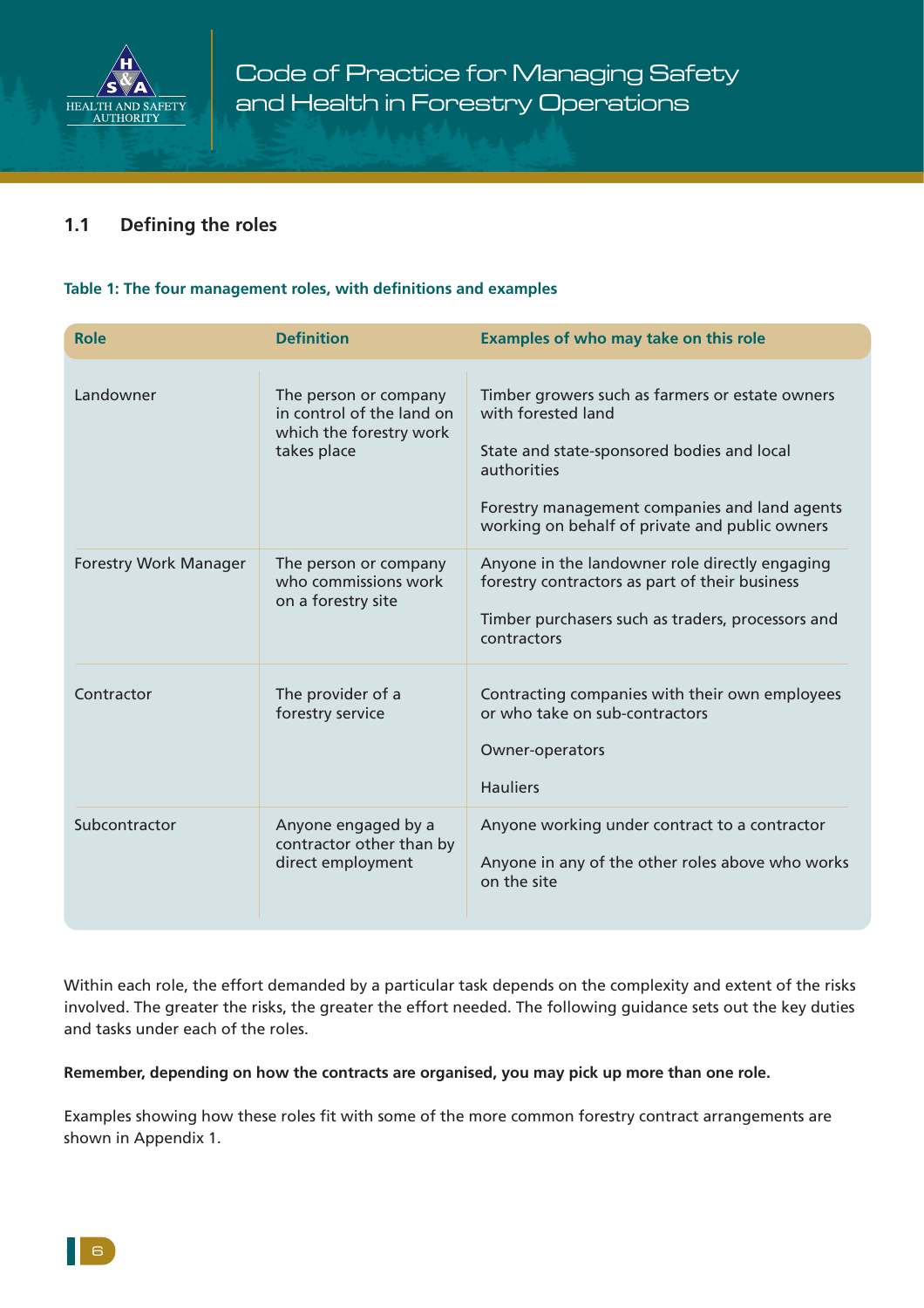

# **2. Landowner role**

## **The person or company in control of the land on which the forestry work takes place**

Examples are: farmers, estate owners, forestry management companies and management companies engaged by the owner, etc.

Where a farmer, for example, engages a forestry management company to manage his or her forestry operations, both farmer and management company take up the landowner role. In this case the farmer must select a company with the competence to discharge the duties associated with the landowner role.

## **2.1 General duties**

- Co-ordinate the activities of the overall forest environment to ensure safety and health
- Gather information about hazards on and around forestry work-sites and pass on to the Forestry Work Manager (FWM)
- Ensure that the work on a particular work-site does not affect the safety and health of other people

## **2.2 Duties explained**

## **2.2.1 Co-ordinate the activities of the overall forest environment to ensure safety and health**

If the landowner role falls to you, you have the task of maintaining an overall view of what is happening on your forested land and on land that provides access to forested areas.

You must plan the forestry work on land under your control and organise work to ensure that, from the outset, risks are as far as possible avoided.

Where possible, ensure that work is scheduled to avoid public access peaks. Communicate with and inform, so far as is reasonably practicable, other groups that use the forest who might be affected by the work activities. Plan the movement of plant and/or timber on and off the site to minimise risks to the safety and health of people working in or visiting the forest.

## **2.2.2 Gather information about hazards on and around forestry work-sites and pass on to the Forestry Work Manager (FWM)**

The FWM has to plan the work on the site. He or she will require information from the landowner about hazards on and around the site that could give rise to safety and health risks. This information can be presented in a map.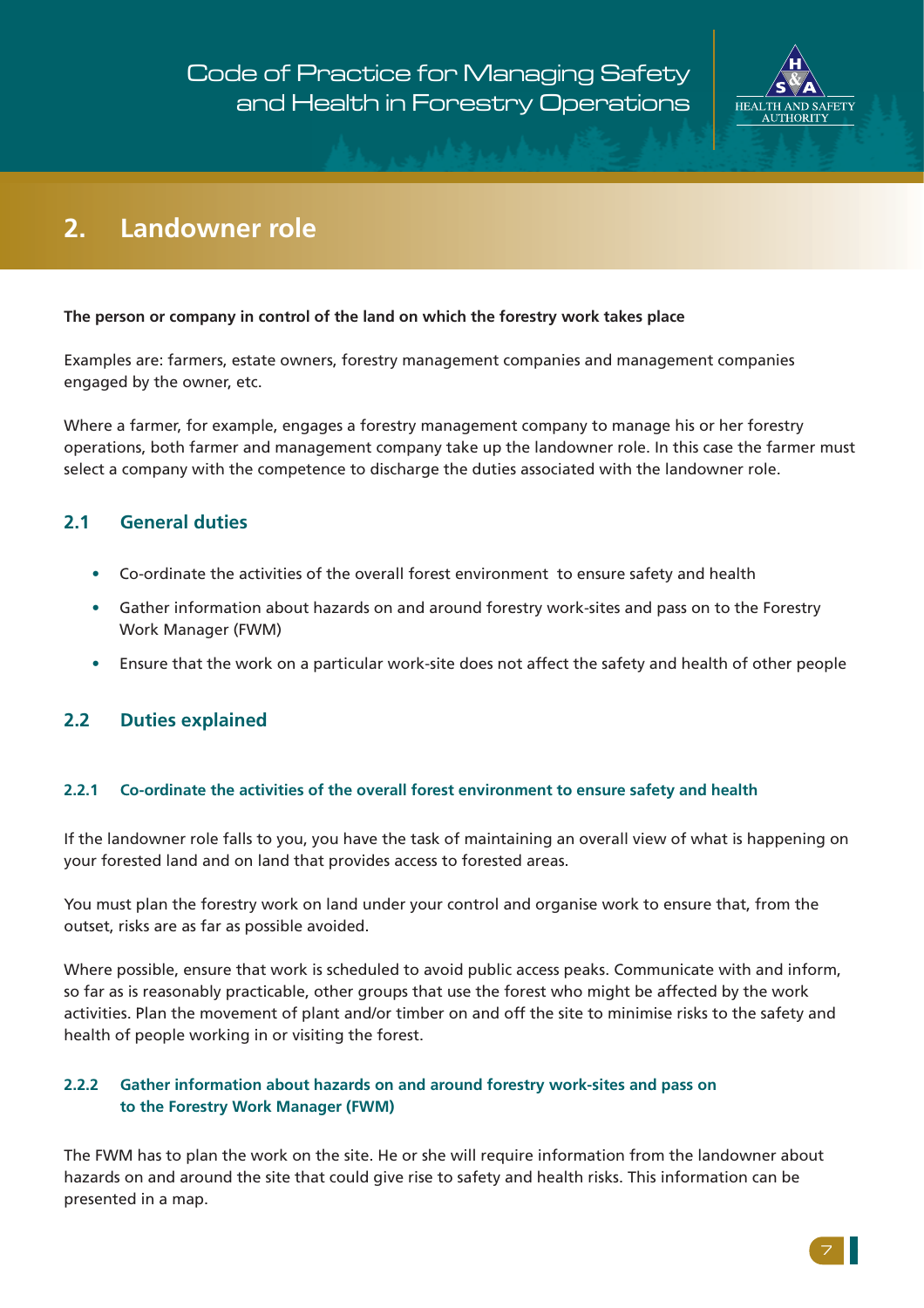

Look at the proposed work-site and the access to it and identify the location of hazards such as:

- Overhead power lines
- Underground services
- Areas of steep or particularly hazardous terrain (e.g. cliff edges, etc)
- Areas of windblown or diseased trees
- Mine shafts, etc.

8

Identify areas of increased risk, such as routes or areas of public access, including licensed access agreements for shooting, hunting, etc.

The landowner should specify the access roads to the site from the nearest public road and provide information about the condition, gradients and carrying capacity of those roads and the carrying capacity of any bridges and culverts over which those roads pass.

## **2.2.3 Ensure that the work on a particular work-site does not affect the safety and health of other people**

Discuss and agree with the FWM for the site how, together, you are going to protect the safety and health of other people who might be affected by the work. Those affected may include the public, your own employees, employees of others (contractors) and other contractors. Decide on:

- Measures to control the risks on the site affecting others for example, the levels of training and supervision the FWM will require for workers on the site
- Measures to control access to the site, such as:
	- Providing information to the public at the entrances to the forest
	- Applying for temporary diversion or closure of public footpaths
	- Erecting warning and prohibition signs or barriers
	- The use of banksmen when working near areas of public access
- Who will check the measures to ensure that they are working
- What action to take if measures to protect members of the public are not working

Signs/Barriers Refer to the FASTCo Guide '*Managing Public Safety on Harvesting Sites'*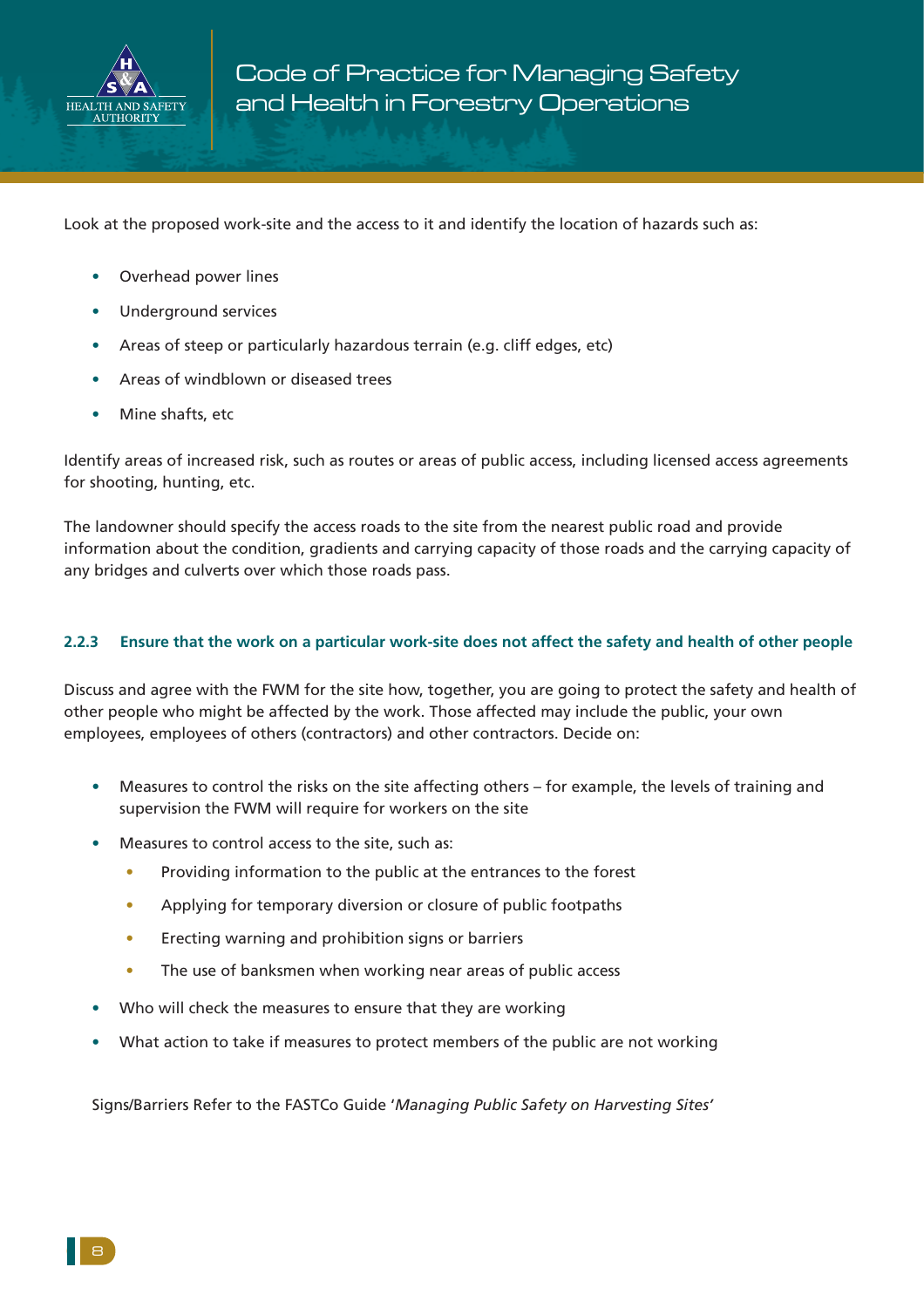

For **roadside sale sites** (non-standing sales sites), the landowner will be responsible for:

- Deciding the type and location of control measures (signs, barriers, etc) to protect the safety and health of members of the public
- Erecting, maintaining and monitoring the effectiveness of these controls

For **standing sales work-sites** (landowner sells timber to an FWM), the landowner and FWM both have duties.

The landowner is responsible for:

- Identifying the best location for \*threshold signs, and erecting these around the proximity area (the area surrounding or adjacent to a work-site)
- Identifying and locating warning and prohibition signs on points of access leading to work-sites, and maintaining this signage

For the FWM's duties in relation to signage for standing sales work-sites, see the section titled '"FWM Duties Explained – Liaise with Landowner".

\*Threshold signs: Signs erected at known access points to the proximity area informing the public about the work.

## **2.3 Construction work**

## **2.3.1 Safety, Health and Welfare at Work (Construction) Regulations 2006**

The Safety, Health and Welfare at Work (Construction) Regulations 2006 (S.I. No. 504 of 2006)<sup>1</sup> are statutory requirements to be observed while carrying out construction work.

The regulations apply to construction of forest roads. A person who commissions or procures the carrying-out of a construction project for the purpose of his or her trade, business or trade (undertaking) will have "Client Duties".

Before work begins, a client must appoint:

- A competent **project supervisor for the design process** (PSDP)
- A competent **project supervisor for the construction process** (PSCP)

See the list of useful reference material in Appendix 3.

<sup>1</sup> As amended by the Safety, Health and Welfare at Work (Construction) (Amendment) Regulations 2008 (S.I. No. 130 of 2008) and by the Safety, Health and Welfare at Work (Construction) (Amendment) (No. 2) Regulations 2008 (S.I. No. 423 of 2008).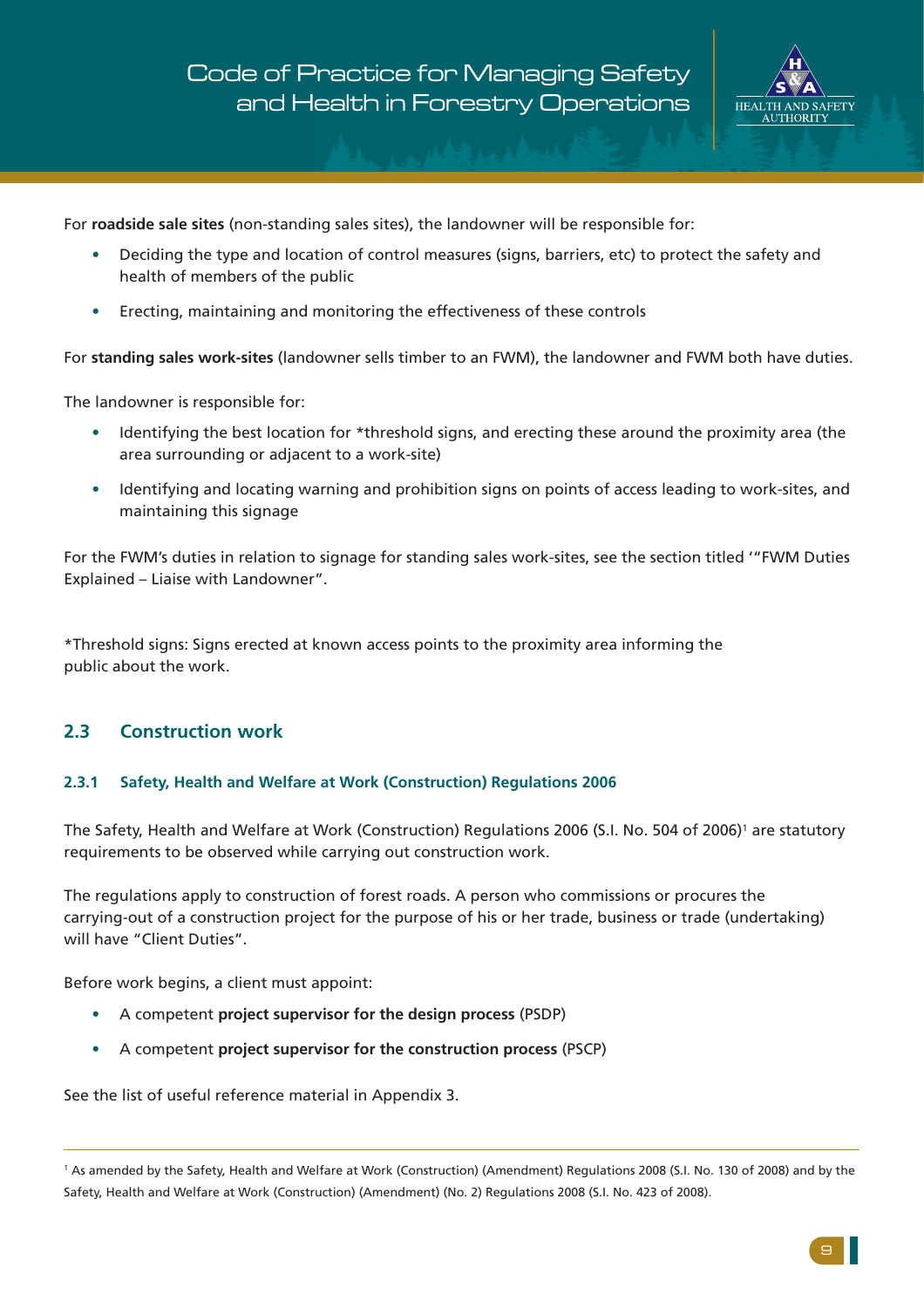

# **3. Forestry Work Manager (FWM) Role**

#### **The person or company that commissions work on a forestry site**

Examples are: anyone in the landowner role directly engaging forestry contractors as part of their business, and timber purchasers including traders, processors and contractors.

## **3.1 General duties**

If the FWM role falls to you, you have duties to:

- Use the information from the landowner to prepare an outline risk assessment for the work on the site
- Select competent contractors who have made adequate provision for safety and health
- Specify the safety and health measures for contractors working on and visiting the site (Site Safety Co-ordinator),
- Liaise with the landowner
- Monitor safety and health on the site

As an FWM, you must select a competent contractor for the job, specify the measures for the contractor to do the work safely, and make sure those measures are followed during the work.

The extent of the effort required of you to fulfil these duties will depend on the size and resources of your business and your relationship with the contractor.

For example, landowners who directly engage a contractor for a one-off job pick up the FWM role. They should select a competent contractor who has made adequate provision for safety and health. They need to do this because, for a one-off job, it is not reasonable to expect them to obtain all the knowledge to specify safety and health measures for the contractor.

On the other hand, large estates with their own forestry expertise, timber purchasers who use contractors as part of their business, or people who provide professional forestry management services are expected to know the standards to which contractors should work and specify those standards.

## **3.2 Duties explained**

#### **3.2.1 Use the information from the landowner to prepare an outline risk assessment for the work on the site**

The landowner, having identified the hazards on and around the site, will pass this information on to the FWM. The FWM must use this information to prepare an outline risk assessment for the activities on the worksite, decide on any protective measures to be taken and, if necessary, the protective equipment to be used.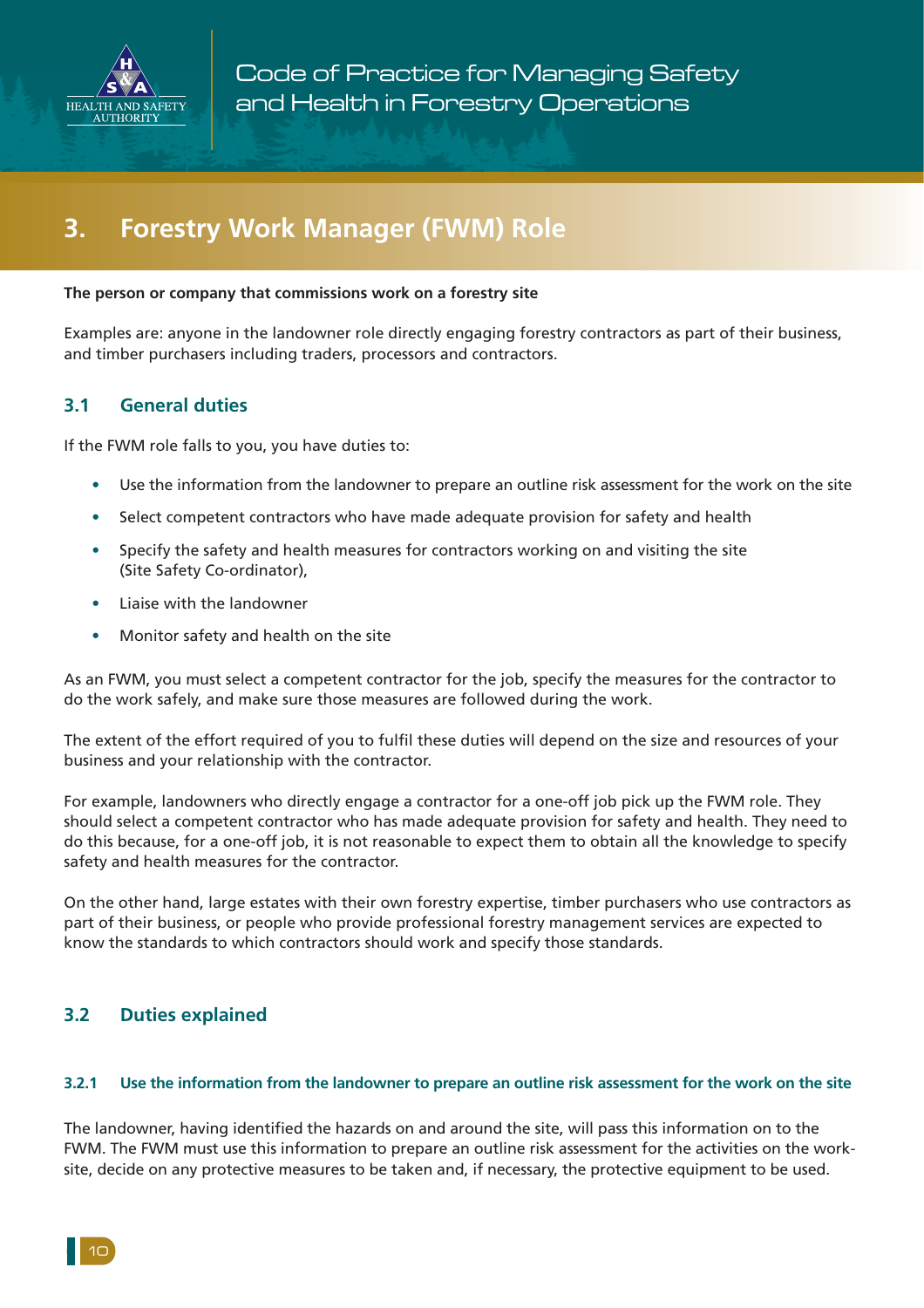

You will need to decide:

- The equipment and materials (e.g. pesticides) suitable for the terrain and the work
- The level of training and competencies needed to work the site safely
- The physical control measures (signs, barriers, etc) and safe working practices to protect the safety and health of those working on the site or those who might be affected by the work on the site

When considering the merits of two different systems, check whether one system is inherently safer than another. For example, where suitable, use a tree harvester instead of a chainsaw operator to clear windblown trees.

Your written risk assessment must be passed on to others in the contract chain. This will help contractors to understand the standards they will have to meet. It will also help the landowner to see how work on your site may affect others in the wider forest environment.

## **3.2.2 Select competent contractors who have made adequate provision for safety and health**

You will need to make reasonable inquiries to determine whether the contractors have the skills, resources and knowledge of forestry work. The degree of inquiry should be in proportion to the nature, size and level of risk involved in the forestry work.

When selecting contractors you will be considering a number of factors such as price, availability, etc. Safety and health performance must be treated as equally important. Establish the contractor's competence in terms of forestry safety skills needed for the site and their ability to manage the safety and health of themselves and others.

When engaging new contractors, or ensuring that your regular contractors are up to standard, you may find some of the following questions useful.

## Regarding **contractors' forestry safety skills**:

- What experience do you have?
- What training have you had where and when?
- Have you had any safety and health awareness or first-aid training?
- Do you, or your employees, hold any certificates (e.g. chainsaw certificates) relevant to your work on this site?
- Do you use safety guides (AFAG-Arboriculture & Forestry Advisory Group leaflets) for your work and the work of your sub-contractors?
- Can you supply references?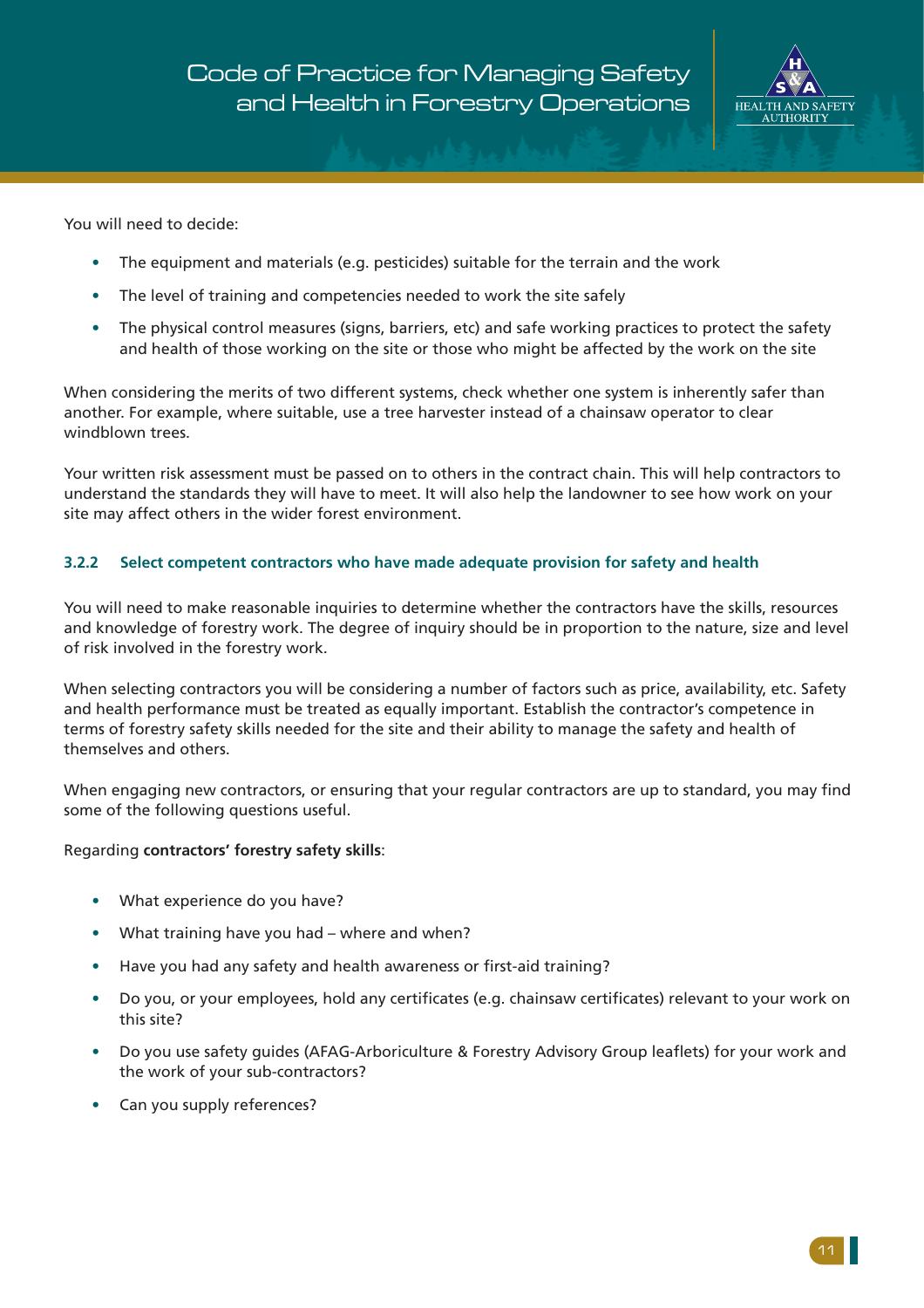

## Regarding **contractors' safety management skills**:

- What features will machines need to work the site safely?
- What other tools and personal protective equipment will be needed on site?
- How is your equipment maintained?
- How do you ensure that your sub-contractors are competent?
- How do you prepare sub-contractors for working safely on the site?
- Do you have a safety statement?

Your outline risk assessment will have already led you to decide on some specific safety and health requirements your contractors will have to meet, for example:

- Certain levels of training for chainsaw operators on the site
- Particular standards of protection for machines on the site
- Certificates for pesticide application

Make sure the contractors you select can deliver what you want.

## **3.2.3 Specify the safety and health measures for contractors working on and visiting the site**

Once you have selected competent contractors who can meet your initial safety and health requirements, you will need to specify the safety and health measures for the site.

To do this, you and your contractors need to exchange information. You must provide information about the work-site (a site map from the landowner showing hazards and your outline written risk assessment).

You will need information from your contractors detailing how they are going to work the site safely. Get them to provide you with their safety statement and the significant findings of written risk assessments for their activities on site.

Following these discussions, agree with your contractors the control measures that need to be applied on the site, including the safety rules to be observed.

Site safety rules must be relevant to the work on the site. Some rules will be common to many sites and operations. However, these may need to be supplemented by other rules specific to the particular site or work on the site. They will usually need to cover:

- Measures to protect public safety (e.g. signs, taped-off areas)
- The risk zones due to machines and other hazardous work (e.g. tree felling)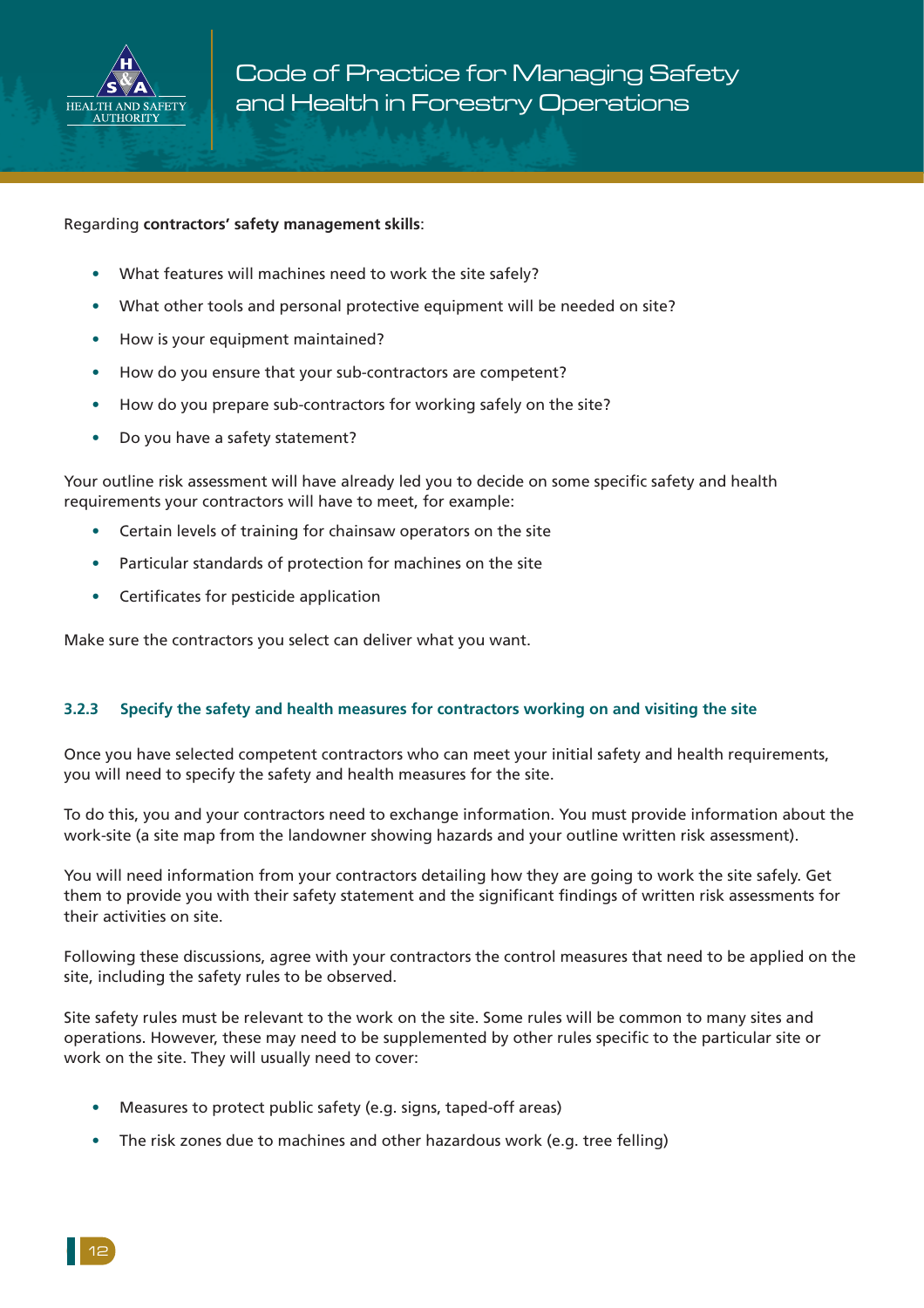

- Suitable personal protective equipment to be worn generally and for specific work (e.g. using chainsaws or applying pesticides)
- Systems of work to deal with specific dangers (e.g. hung-up trees, hazardous terrain, overhead power lines or windblow)
- Lone working restrictions and communications
- Measures to deal with emergencies first-aid arrangements on the site and access by the emergency services
- Reporting of incidents (e.g. accidents and near misses)
- Notifying changes to agreed systems of work
- Enforcement of the site safety rules

Make a written record of the rules and provide copies for your contractors (including hauliers) and their sub-contractors.

## **3.2.4 Site safety co-ordinator**

While the site is being worked, an individual – a site safety co-ordinator – must be designated to ensure that the agreed standards of safety and health are being met and to act as a point of contact for visiting contractors such as hauliers. Where there is a sole contractor for the site, the job of site safety co-ordinator will be theirs. Where there are a number of separate contractors engaged for the work, the job will be yours as FWM.

Unless you are picking up both the FWM and contractor roles, it is unlikely that you will be on the site all the time. When you have engaged more than one contractor, you need to appoint someone on the site as your deputy and tell them exactly what you expect them to do – for example, stopping any work that breaches the site safety rules.

The person you select to be site safety co-ordinator must be someone with a good knowledge of safety and health practices in forestry. It is important that everyone working on and visiting the site understands that they are acting on your authority.

## **3.2.5 Liaise with the landowner**

As FWM you are required to have an overall picture of exactly how the site is to be worked. You need to pass to the landowner any information that may affect the safety and health of others working in or using the forest, and decide control measures that need their co-operation. Access routes for emergency services must be considered.

In the case of a standing sale, the FWM will be responsible for supplying and erecting warning and prohibition signs at entrances to the work-site, and for maintaining these signs. (See the section *Landowner Duties Explained – Signs/Barriers.)*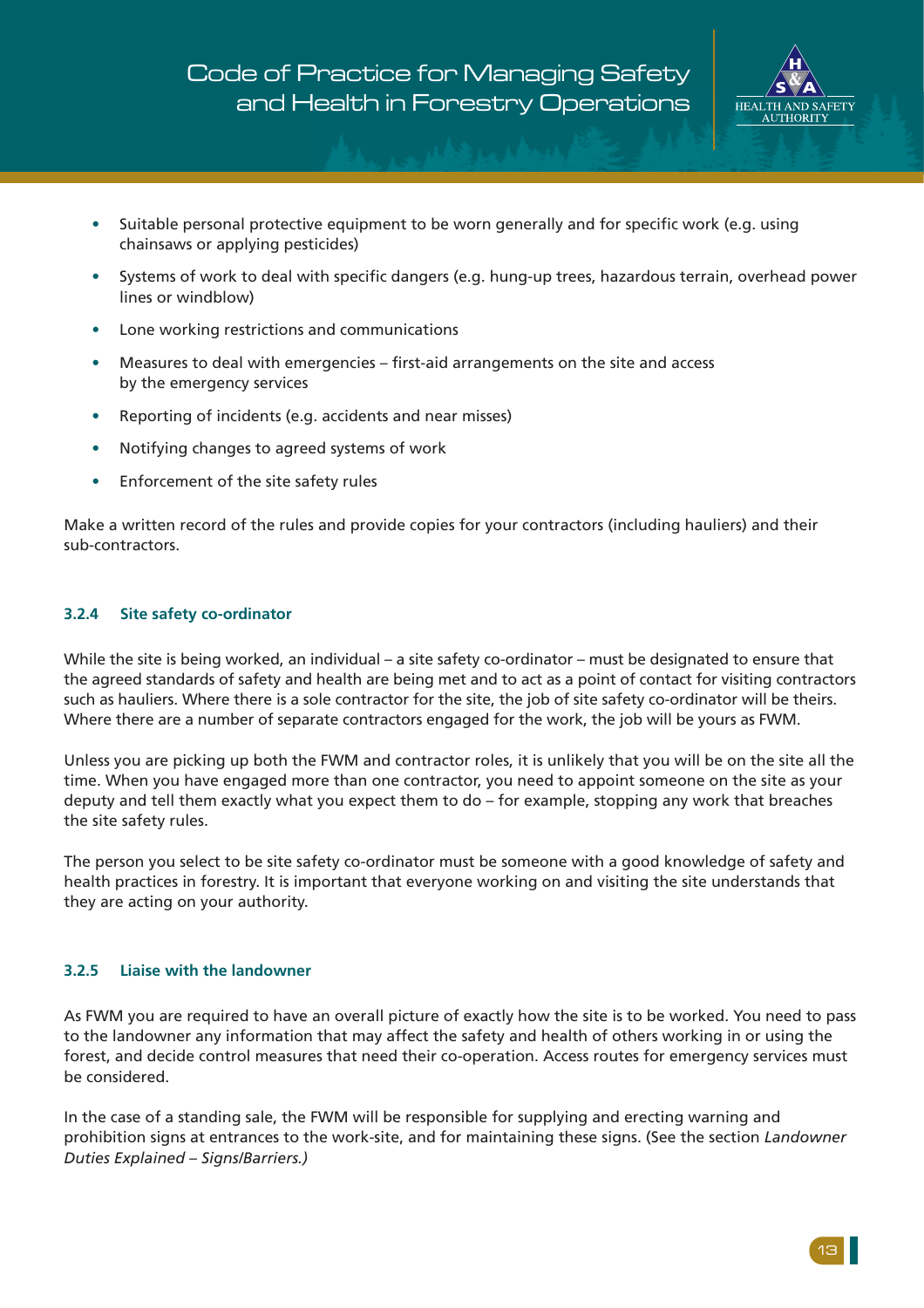

Other control measures to be finalised with the landowner may include:

- Measures to control access to the site during the work
- Arrangements for reporting the failure of measures to protect the public and others
- Movement of plant and equipment on and off the site
- Movement of timber away from the site
- Arrangements for dealing with hazards left on the site after the work has finished (e.g. timber stacks)
- Arrangements for hauliers working on the site after the forestry work has finished

## **3.2.6 Monitor safety and health on the site**

This is an essential task in managing safety and health. You must look critically at what is happening on the work-site and take action if contractors fail to meet safety and health standards.

It is not possible to give precise guidance on how often you should check on your contractor's work. A critical check needs to be made at the start of work on the site. You should satisfy yourself that contractors are working safely and that the agreed control measures on the site are effective.

The frequency of further site visits will depend on your knowledge of the contractor, the experience of the type of work for which they have been engaged, and the standards shown at your previous visits during the contract. There may also be some areas of work on the site that require you to make more frequent visits for a time, e.g. work near a public road.

Keeping records of your monitoring is a useful way of assessing – at the end of the contract for future reference – the overall safety and health performance of contractors.

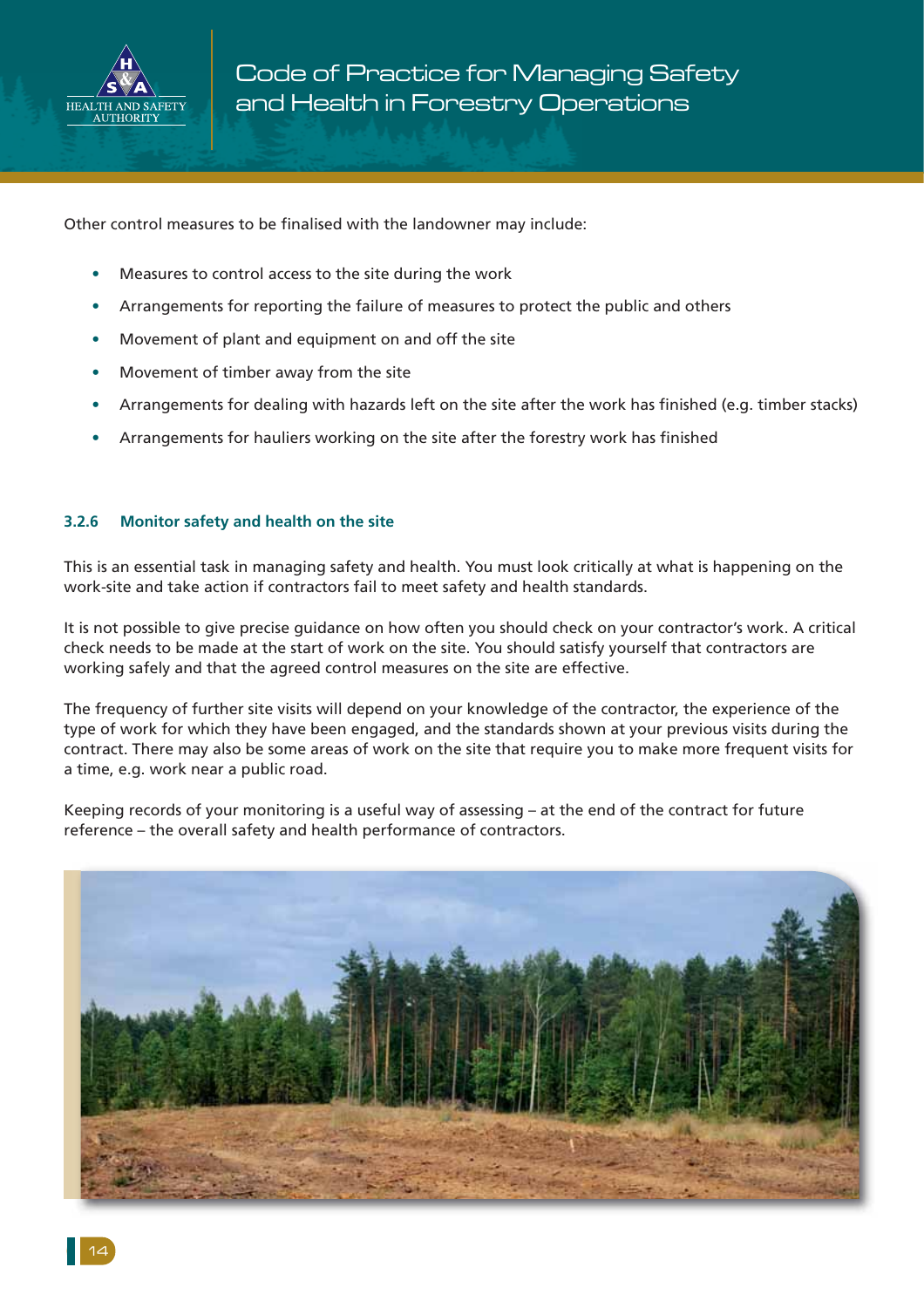

## **4. Contractor Role**

## **The provider of a forestry service**

Examples are: owner-operators, hauliers, contracting companies with their own employees or who take on sub-contractors.

If the contractor role falls to you, you have the following duties.

## **4.1 General duties**

- Work with the FWM to ensure compliance with safety and health standards
- Select sub-contractors who are competent and have made adequate provision for safety and health
- Manage your sub-contractors to promote good safety and health practices

## **4.2 Duties explained**

## **4.2.1 Work with the FWM to ensure compliance with safety and health standards**

The FWM will specify certain safety and health conditions that you and your sub-contractors must meet (e.g. levels of training, protection on machines, etc) and provide you with information about the site.

In exchange, you, as the contractor, must provide the FWM with information about how you are going to work the site. You may refer to relevant AFAG Safety Guides.

Provide the FWM with a copy of your safety statement and the significant findings of your written risk assessments for the site, including arrangements for co-operation and exchange of information.

These discussions with the FWM will help to finalise appropriate control measures that need to be applied on the site, including the safety rules to be observed.

Contractors and sub-contractors sharing the work-site must co-operate in implementing the necessary safety and health measures specified by the FWM. They must co-ordinate their actions in relation to protection from and prevention of risks. Contractors must inform each other and their respective employees of any risks associated with their work activities.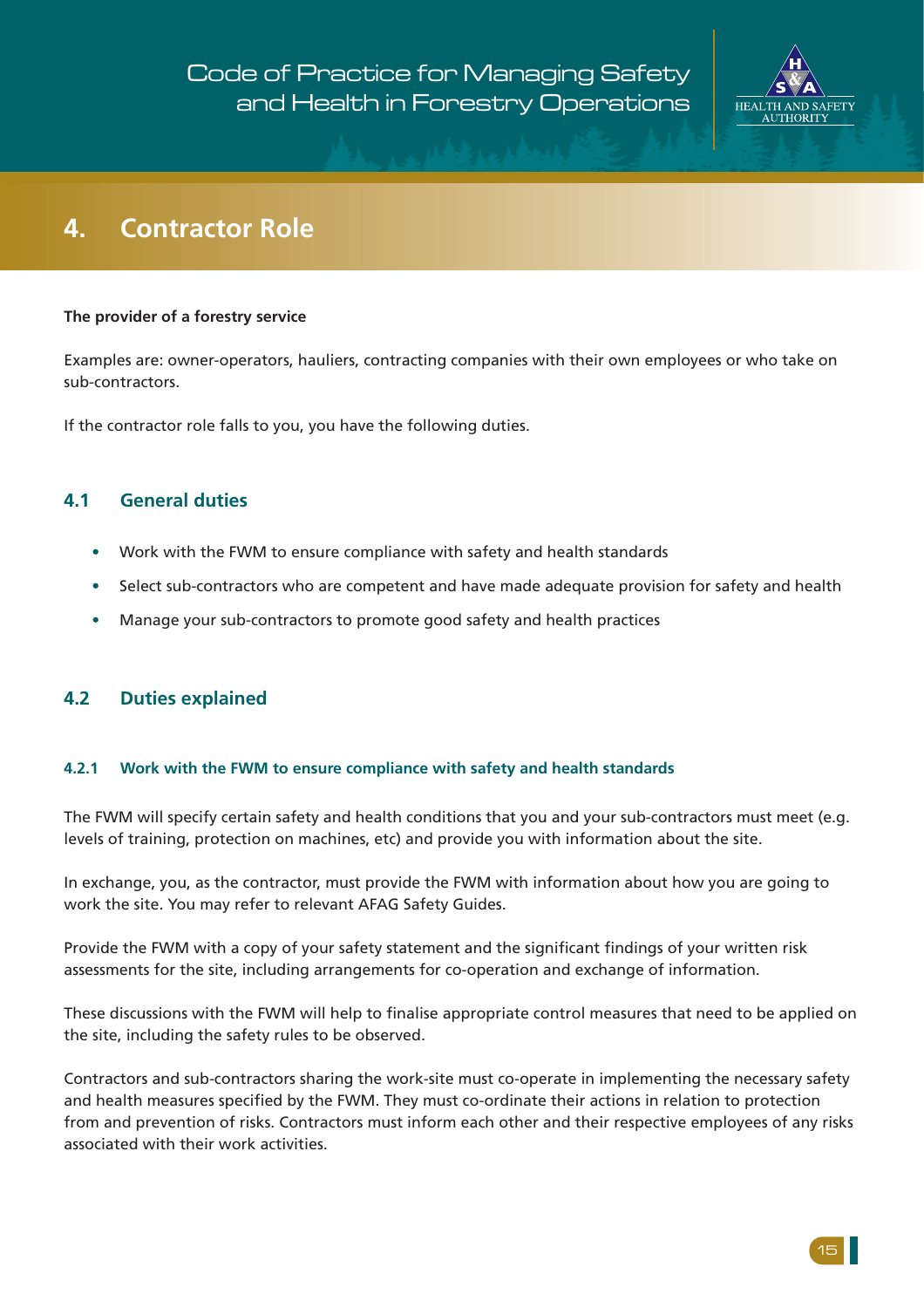

As the contractor you are expected to ensure that you and your sub-contractors:

- Meet the safety and health conditions specified by the FWM
- Apply the control measures agreed with the FWM
- Work to site safety rules

If you are the sole contractor for the site, you will take on the job of site safety co-ordinator. If you leave a site where sub-contractors are working, appoint a deputy to be the site safety co-ordinator. Give them your authority to enforce the site safety rules.

When you are engaged with other contractors, the FWM will appoint the site safety co-ordinator.

Hauliers and others visiting the site should make contact with the site safety co-ordinator, be made aware of the site safety rules, and follow those rules.

## **4.2.2 Select sub-contractors who are competent and have made adequate provision for safety and health**

Just as the FWM has to select competent contractors, you must select sub-contractors who are competent and have made adequate provision for safety and health. Make reasonable enquiries to determine their suitability.

For example, if engaging chainsaw operators, check that they:

- Have relevant certificates of competence for the work
- Have knowledge of safe work practice for taking down hung-up trees
- Have the right felling aids to fell and handle timber safely
- Wear the correct chainsaw personal protective equipment (PPE)
- Have a safety statement and written risk assessments

## **4.2.3 Manage your sub-contractors to promote good safety and health practices**

You need to manage the work of your sub-contractors on the site:

- Inform them of the working methods, control measures and safety rules that must be observed
- Arrange their work so that they do not put each other or anyone else at risk
- Check that they are working safely and complying with the site safety rules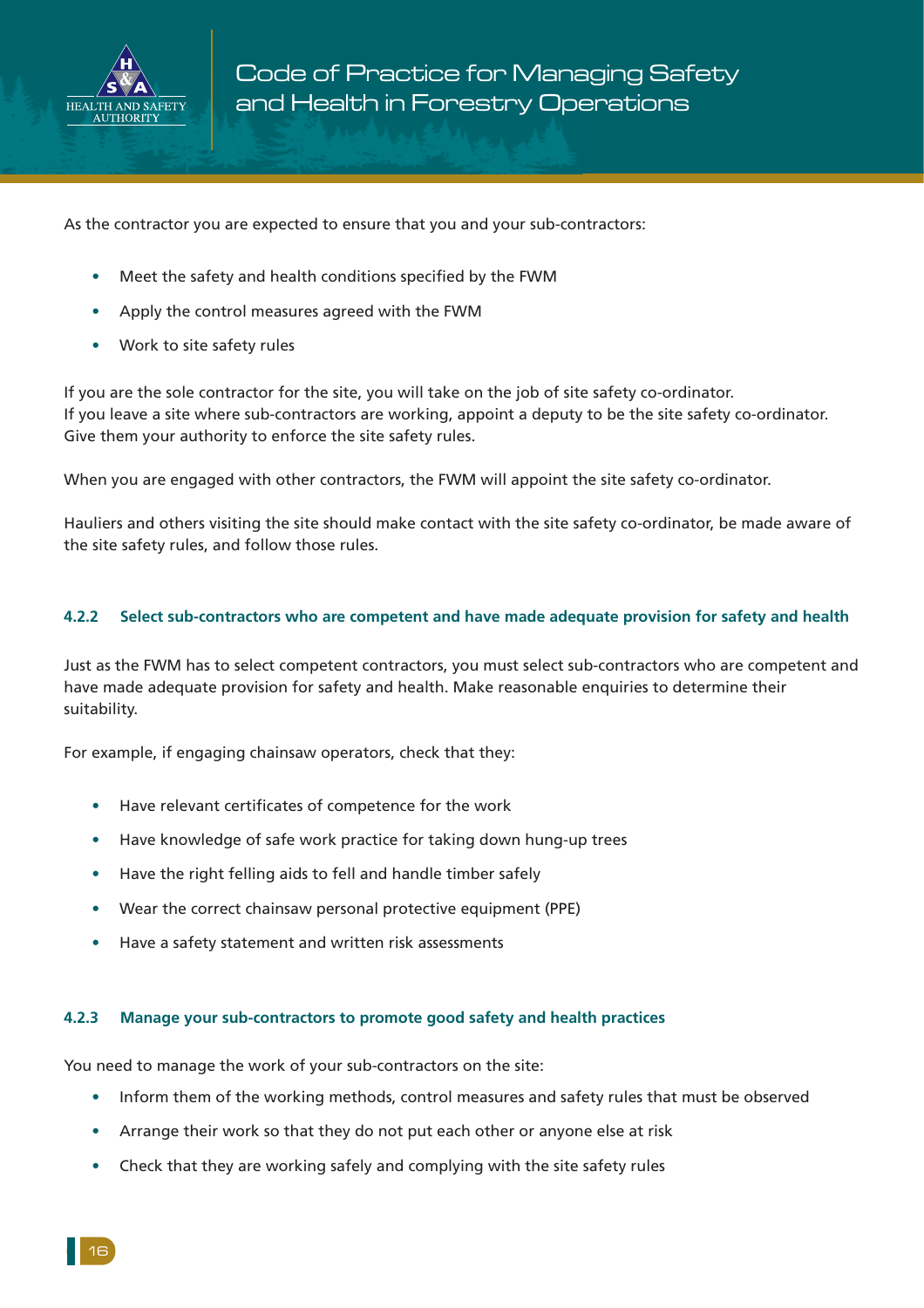

# **5. Sub-contractor role**

## **Anyone engaged by a contractor, other than by direct employment, including anyone in any of the other roles who works on the site, e.g. contractor, FWM**

If the role of the sub-contractor falls to you, you have the following duties:

## **5.1 General duties**

- Co-operate with the arrangements for safety and health on the site
- Manage your own safety and health

## **5.2 Duties explained**

## **5.2.1 Co-operate with the arrangements for safety and health on the site**

You are required to co-operate with these arrangements for safety and health on the site. There is a legal obligation on you to follow the instructions given by the contractor and to abide by the site safety rules. Inform your contractor or site safety co-ordinator of any accident, near miss or change to the agreed system of work.

## **5.2.2 Manage your own safety and health**

Everyone who works on a forest site (no matter what other roles they have) has a duty to meet the requirements of relevant health and safety legislation. Check that your machines have:

- Proper guarding
- Suitable protection against rolling over, falling branches and trees, and penetrating objects such as branches, breaking cables and chain shot
- Brakes, tyres, steering and other control systems that are in good working order

There is a duty for you to wear and maintain the correct personal protective equipment specified in the site safety rules.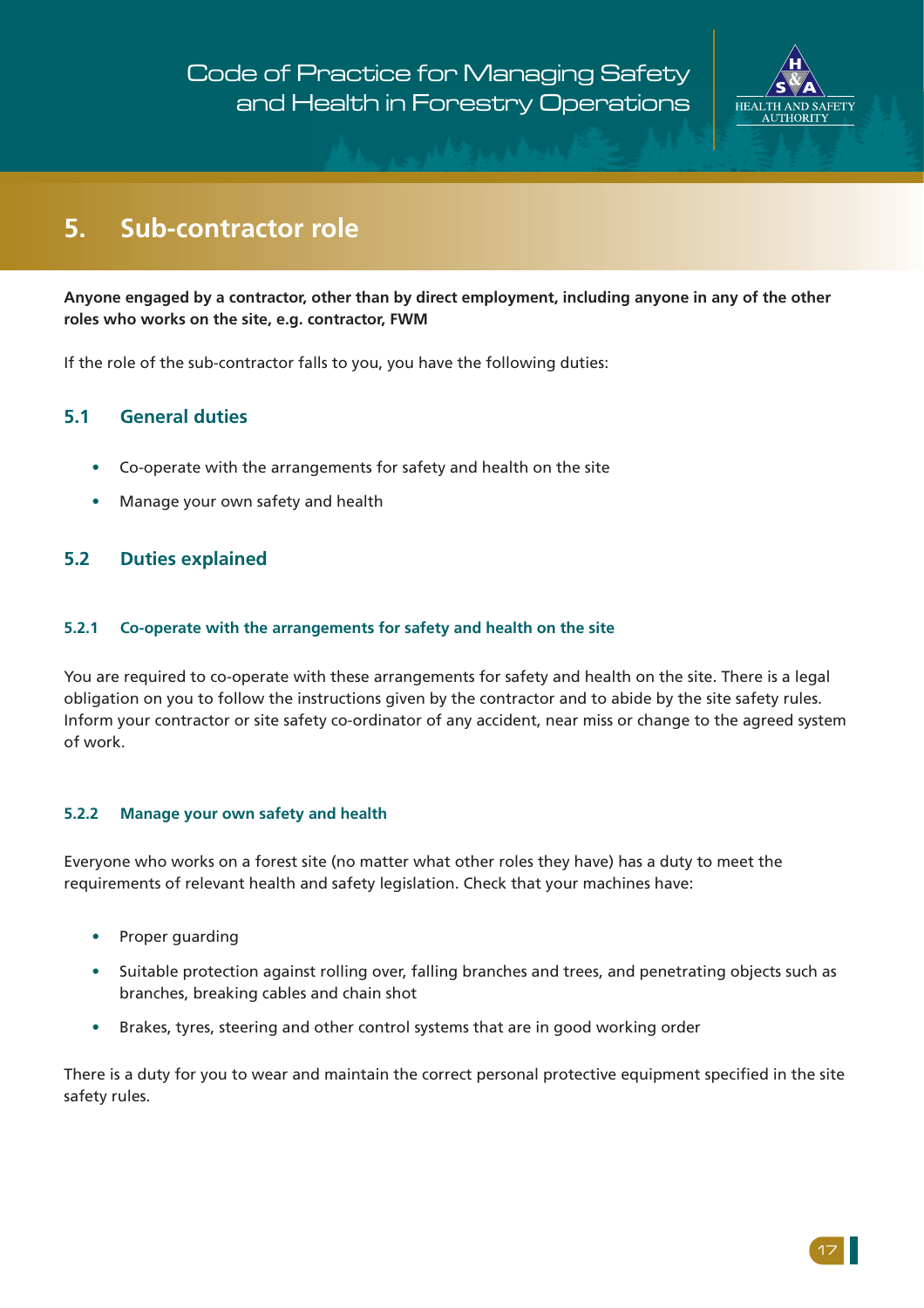

Code of Practice for Managing Safety and Health in Forestry Operations

## **Notes**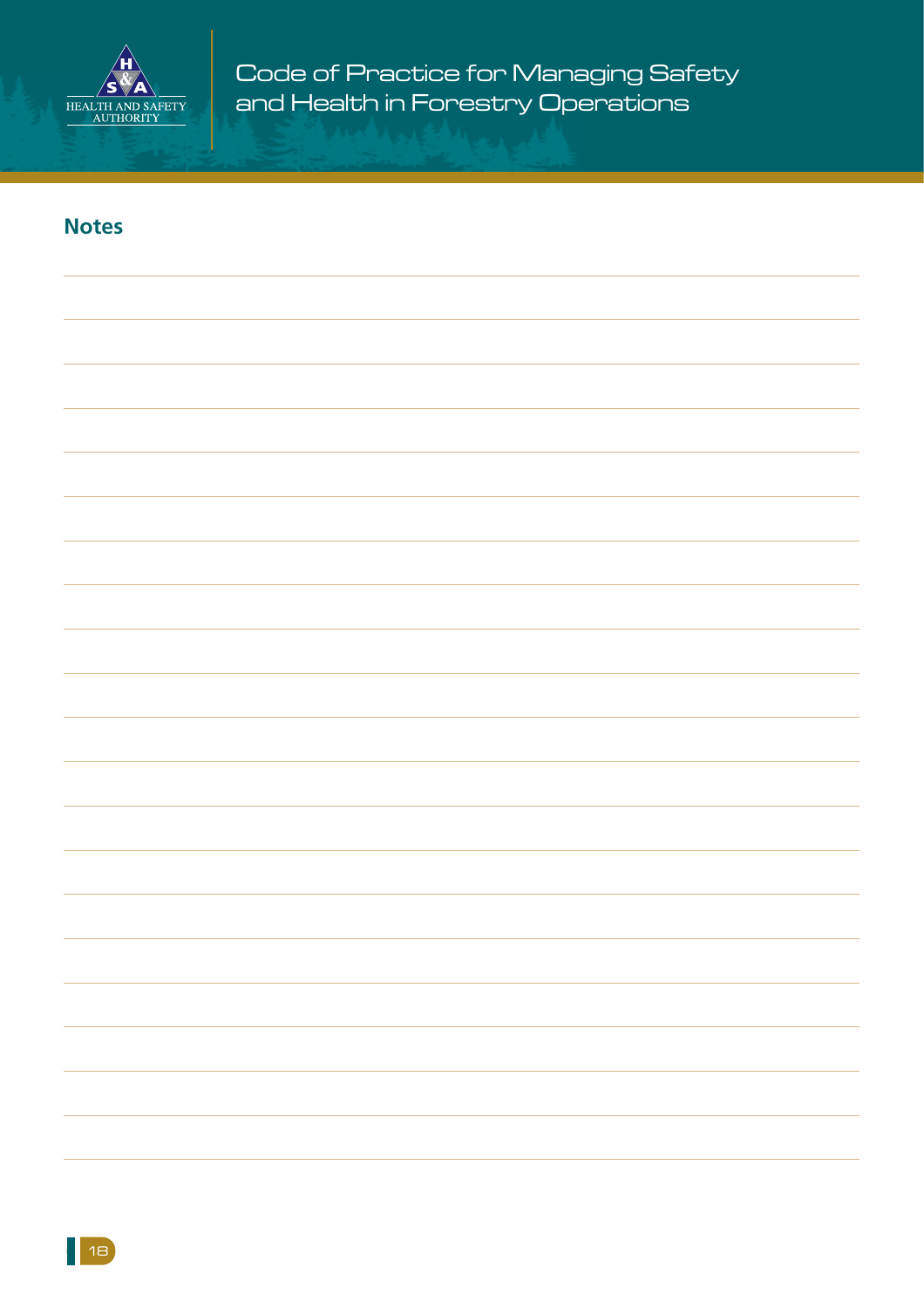# **Appendices**

- Appendix 1 Examples showing how the various roles covered in this Code of Practice relate to some of the more common forestry contract arrangements.
- Appendix 2 contains extracts from some relevant legislation.
- Appendix 3 contains a list of recommended sources of further information.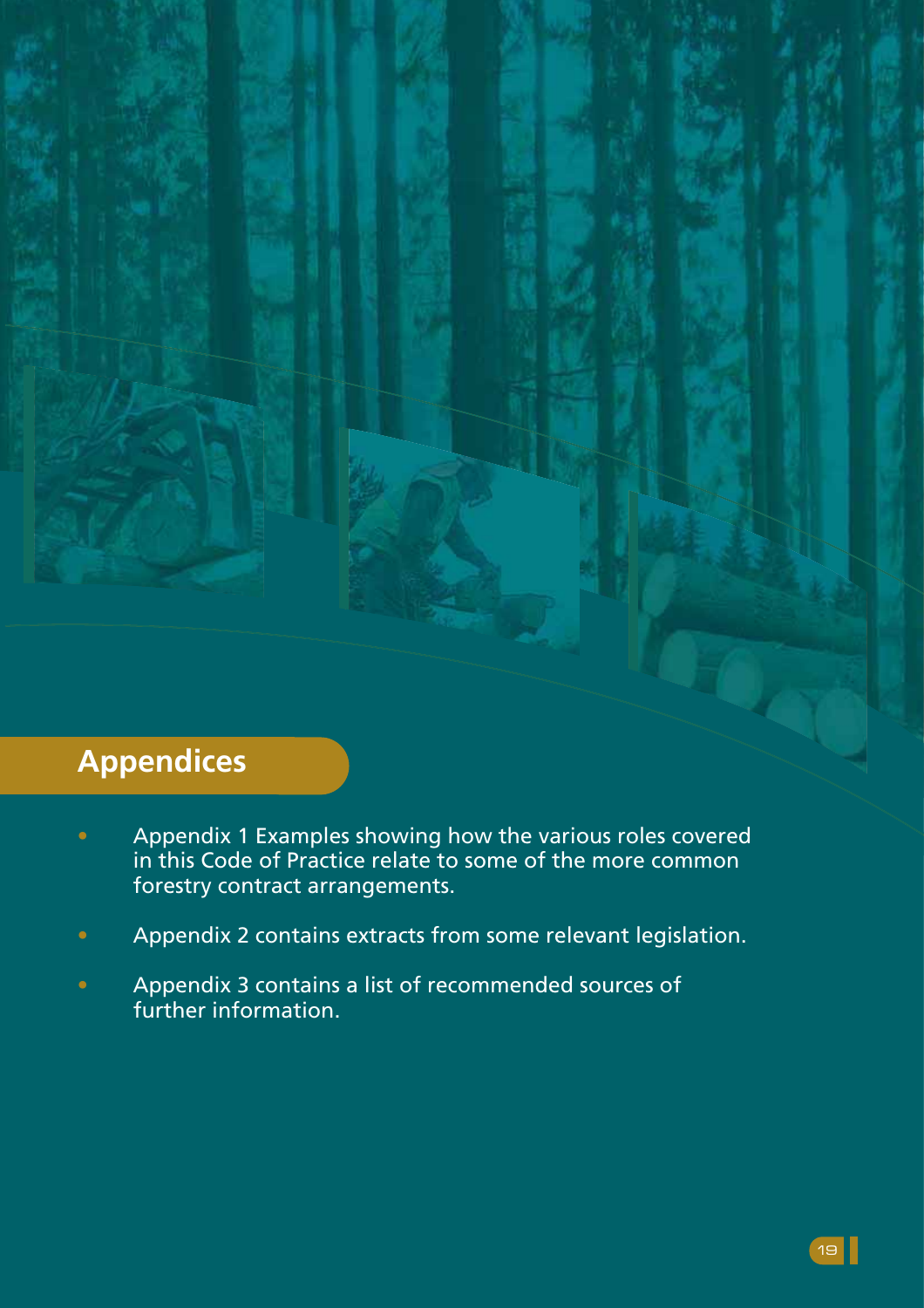

Code of Practice for Managing Safety and Health in Forestry Operations

## **Notes**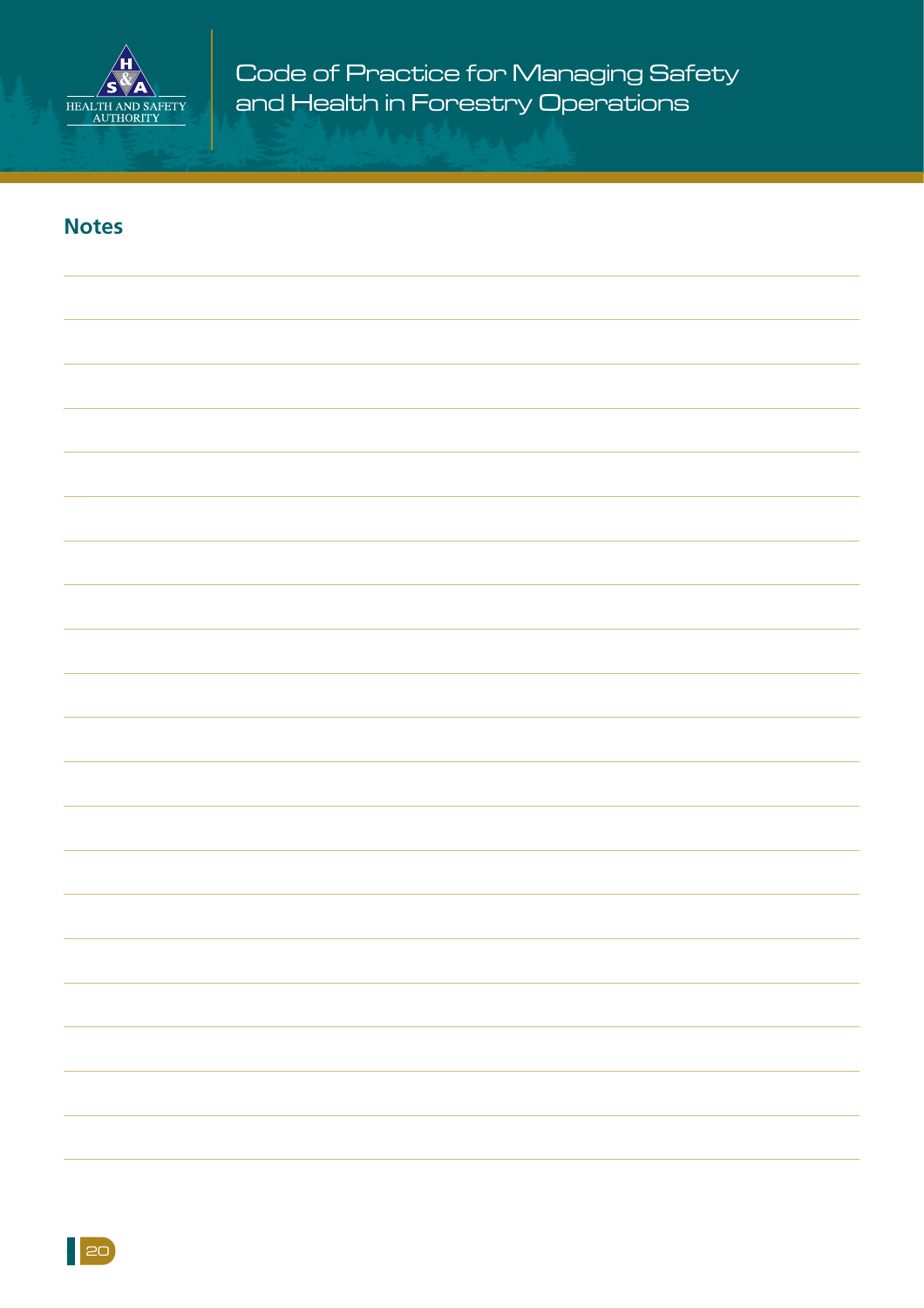

# **Appendix 1: Examples of some typical forestry roles/contracts**

## **Example A – Standing sale**

Example A shows a standing sale. The owners use a forestry management company to manage their forests. Both owner and management company take up the landowner role.

The forestry management company put a stand of trees up for auction and it is bought by a sawmill. The sawmill puts out contracts for harvesting the site and haulage to the mill. The sawmill takes up the FWM role.

The harvesting contract goes to a harvester operator who sub-contracts the extraction to a forwarder operator and the brashing to a chainsaw operator. The haulage contract goes to a local contractor.

Your business and your relationship with others in the contract chain determine your role.

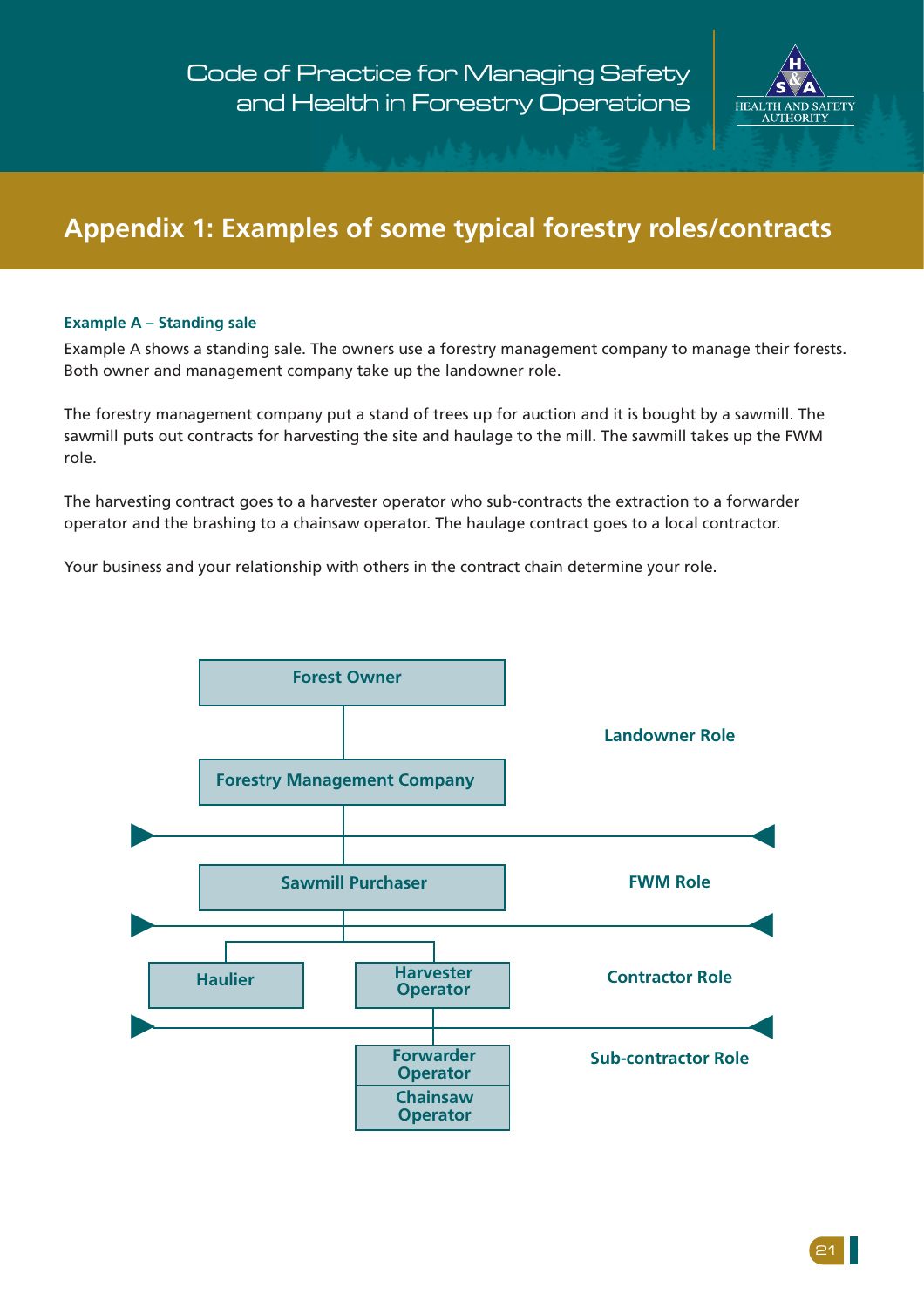

In this case:

- The forest owner (though their agent) is growing timber for sale
- The sawmill is having timber harvested and hauled
- The harvester operator is harvesting the timber and sub-contracting the extraction and brashing
- The forwarder operator is extracting timber for the harvester operator
- The chainsaw operator is brashing the trees for the harvester operator

Anyone working on the site, no matter what other roles they have, automatically picks up the subcontractor role i.e. managing their own safety and health.

## **Example B – Direct contracting**

Example B shows how the roles are set out under direct contracting. The forest owner puts out the contracts for work. Here the forest owner picks up both the landowner role (as the controller of the land) and FWM role (as the person who commissions work on a forestry site).

The harvesting contractor who won the contract has sub-contracted all the harvesting work. The haulage contract goes to a local contractor.

When picking up both roles, the forest owner will need to integrate the tasks of each role.



 $22$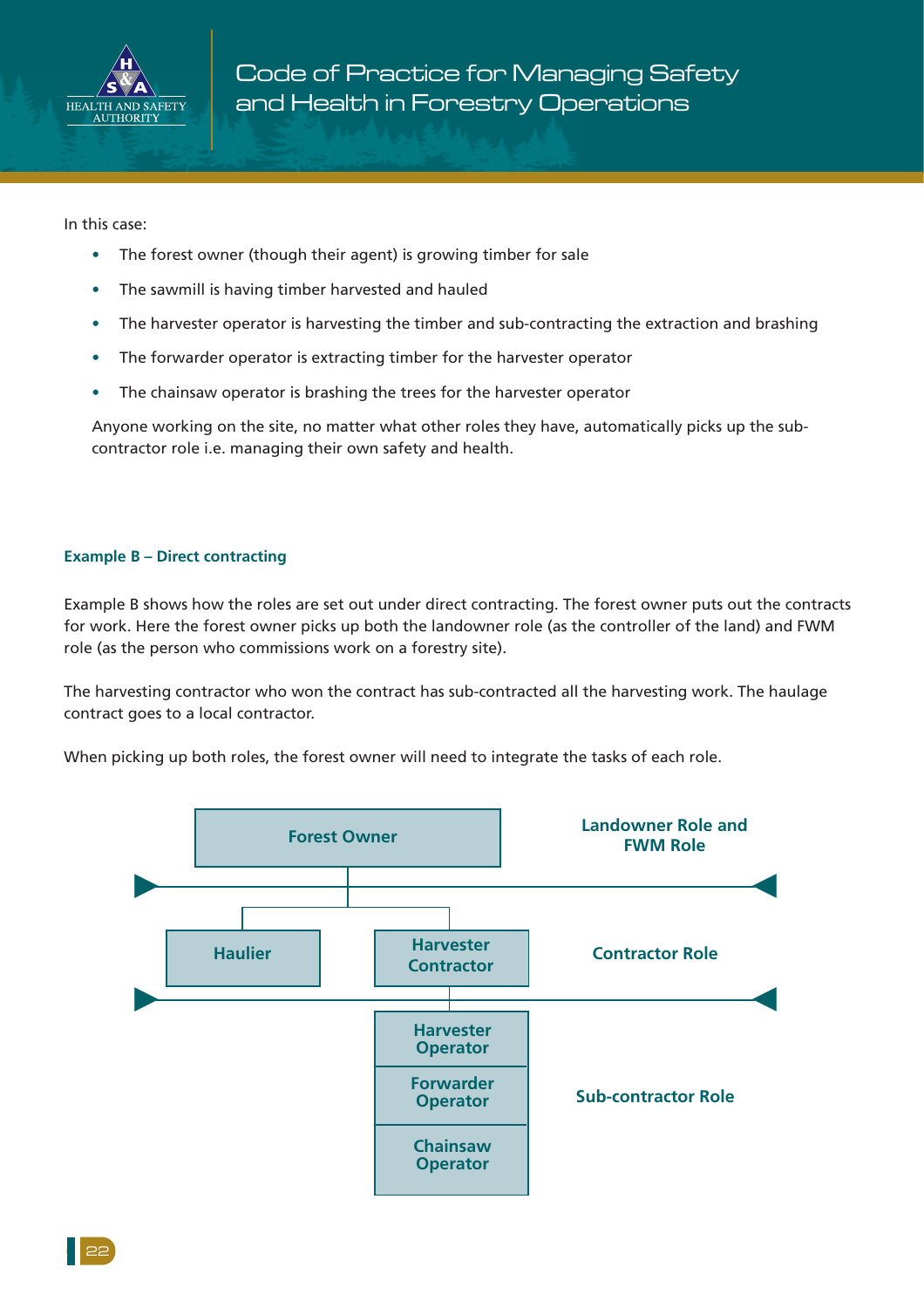

## **Example C – Contractor purchasing and working on site**

Example C shows another standing sale. The owner engages a forestry management company to manage their forests. Both owner and management company take up the landowner role. The timber was bought by a local contractor who operates a tree harvester. The contractor sub-contracts the rest of the work on site to other contractors.

In this instance the contractor is the person who commissions the work on the site and the provider of a forestry service, so picks up both the FWM and contractor roles.

As the contractor is working on the site, he or she also picks up the sub-contractor role.

Examples B, C and D show how a person (or a company) can pick up more than one role.

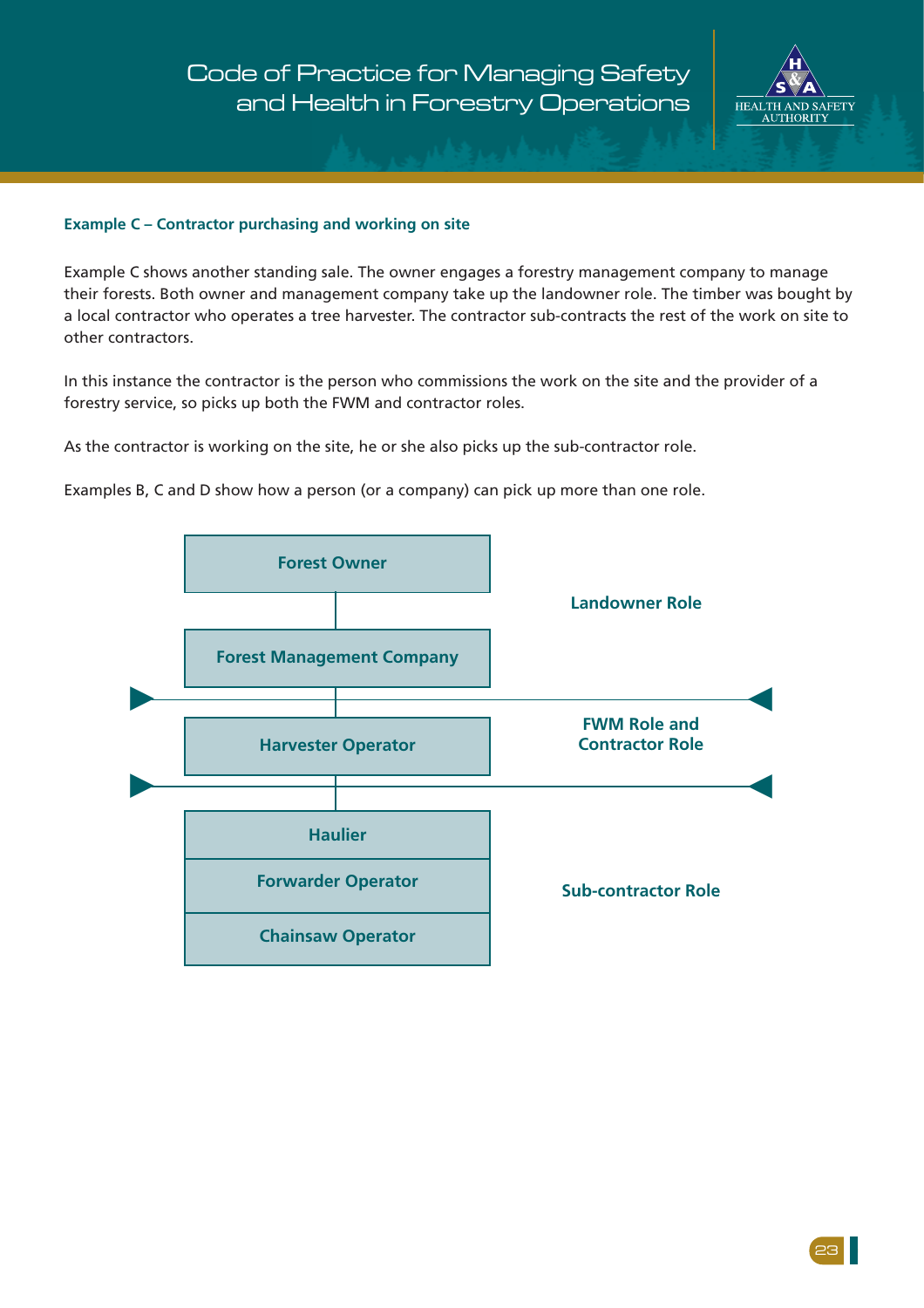

#### **Example D – Separately engaged contractors**

Example D shows another direct contract. Again the forest owner picks up the landowner and FWM roles. However, this time the forest owner has engaged the haulier, forwarder operator and harvester operator on separate contracts. The haulier has sub-contracted some of the work to a friend. The harvester operator has sub-contracted the brashing to a chainsaw operator.

All the contractors pick up the sub-contractor role as they are all working on the site. The forest owner as the FWM will be responsible for appointing one of the contractors as a site safety co-ordinator to enforce the site rules when the FWM is not on site.

Where there is a single contractor for the site (see examples B and C), they will be the site safety coordinator. If they leave the site, they should appoint a deputy to be the co-ordinator in their absence.

On all sites, someone must always be charged with ensuring that the site safety rules are being followed.

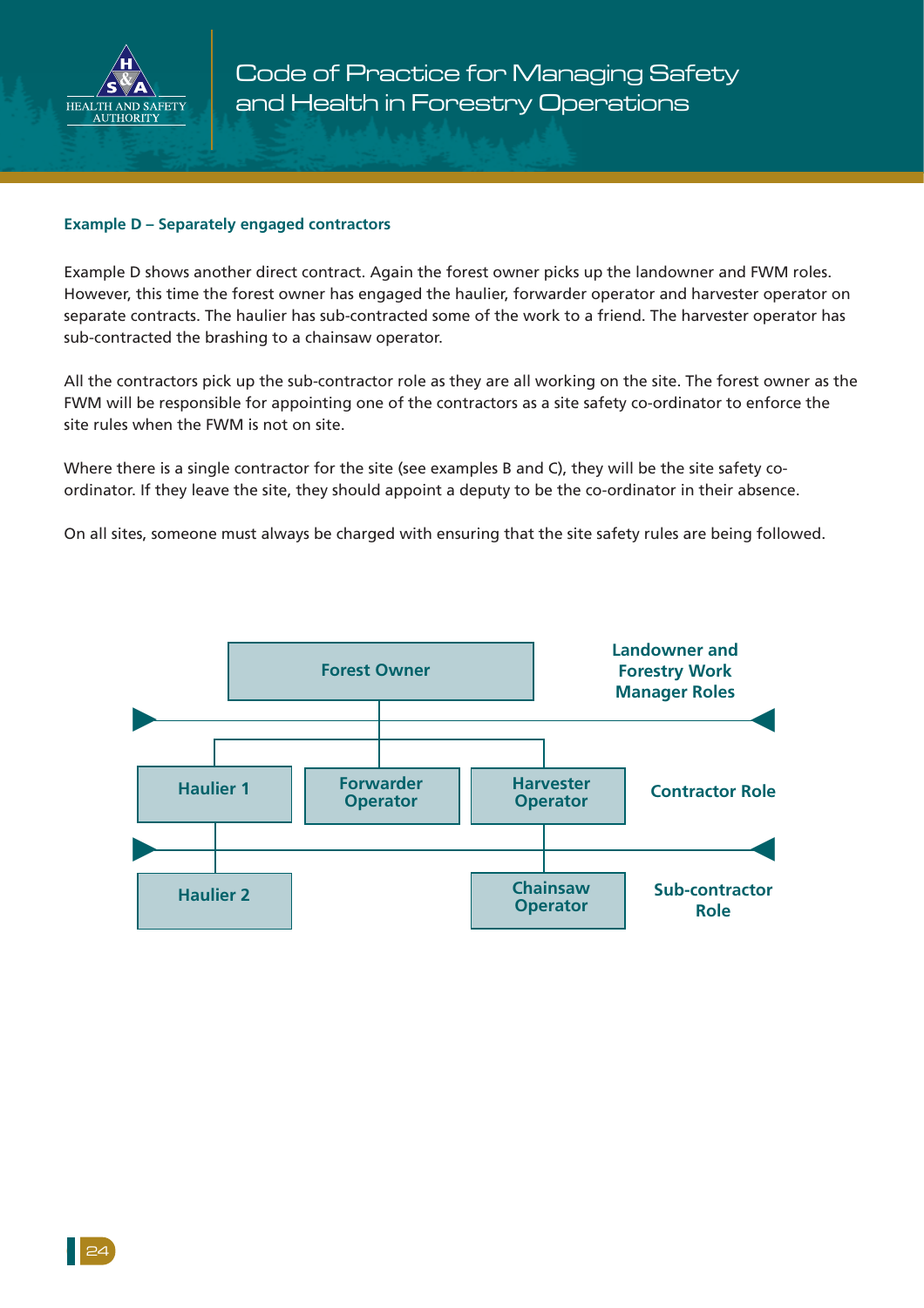

# **Appendix 2: Extracts from some relevant legislation**

## **Safety, Health and Welfare at Work Act 2005 (No. 10 of 2005)**

**Part 2 – General duties: chapter 1, general duties of employer**

#### *Section 8 – General duties of employer*

- **8.** (1) Every employer shall ensure, so far as is reasonably practicable, the safety, health and welfare at work of his or her employees.
	- (2) Without prejudice to the generality of *subsection (1)*, the employer's duty extends, in particular, to the following:
		- (*a*) managing and conducting work activities in such a way as to ensure, so far as is reasonably practicable, the safety, health and welfare at work of his or her employees;
		- (*b*) managing and conducting work activities in such a way as to prevent, so far as is reasonably practicable, any improper conduct or behaviour likely to put the safety, health or welfare at work of his or her employees at risk;
		- (*c*) as regards the place of work concerned, ensuring, so far as is reasonably practicable—
			- (i) the design, provision and maintenance of it in a condition that is safe and without risk to health,
			- (ii) the design, provision and maintenance of safe means of access to and egress from it, and
			- (iii) the design, provision and maintenance of plant and machinery or any other articles that are safe and without risk to health;
		- (*d*) ensuring, so far as it is reasonably practicable, the safety and the prevention of risk to health at work of his or her employees relating to the use of any article or substance or the exposure to noise, vibration or ionising or other radiations or any other physical agent;
		- (*e*) providing systems of work that are planned, organised, performed, maintained and revised as appropriate so as to be, so far as is reasonably practicable, safe and without risk to health;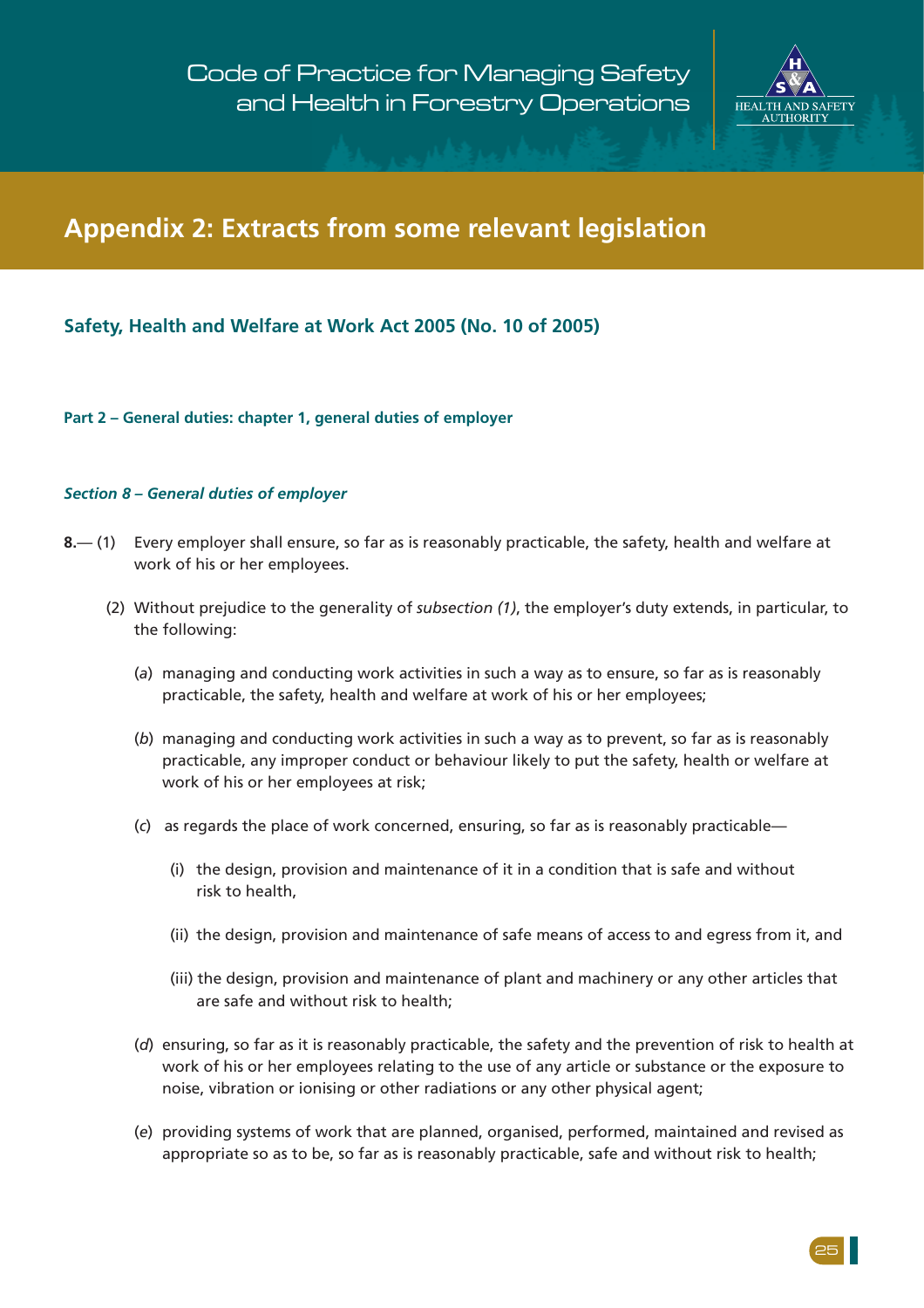

- (*f*) providing and maintaining facilities and arrangements for the welfare of his or her employees at work;
- (*g*) providing the information, instruction, training and supervision necessary to ensure, so far as is reasonably practicable, the safety, health, and welfare at work of his or her employees;
- (*h*) determining and implementing the safety, health and welfare measures necessary for the protection of the safety, health and welfare of his or her employees when identifying hazards and carrying out a risk assessment under *section 19* or when preparing a safety statement under *section 20* and ensuring that the measures take account of changing circumstances and the general principles of prevention specified in *Schedule 3*;
- (*i*) having regard to the general principles of prevention in *Schedule 3*, where risks cannot be eliminated or adequately controlled or in such circumstances as may be prescribed, providing and maintaining such suitable protective clothing and equipment as is necessary to ensure, so far as is reasonably practicable, the safety, health and welfare at work of his or her employees;
- (*j*) preparing and revising, as appropriate, adequate plans and procedures to be followed and measures to be taken in the case of an emergency or serious and imminent danger;
- (*k*) reporting accidents and dangerous occurrences, as may be prescribed, to the Authority or to a person prescribed under *section 33* , as appropriate, and
- (*l*) obtaining, where necessary, the services of a competent person (whether under a contract of employment or otherwise) for the purpose of ensuring, so far as is reasonably practicable, the safety, health and welfare at work of his or her employees.
- (3) Any duty imposed on an employer under the relevant statutory provisions in respect of any of his or her employees shall also apply in respect of the use by him or her of the services of a fixed-term employee or a temporary employee.
- (4) For the duration of the assignment of any fixed-term employee or temporary employee working in his or her undertaking, it shall be the duty of every employer to ensure that working conditions are such as will protect the safety, health and welfare at work of such an employee.
- (5) Every employer shall ensure that any measures taken by him or her relating to safety, health and welfare at work do not involve financial cost to his or her employees.

## *Section 9 – Information for employees*

**9.**— (1) Without prejudice to the generality of *section 8*, every employer shall, when providing information to his or her employees under that section on matters relating to their safety, health and welfare at work ensure that the information—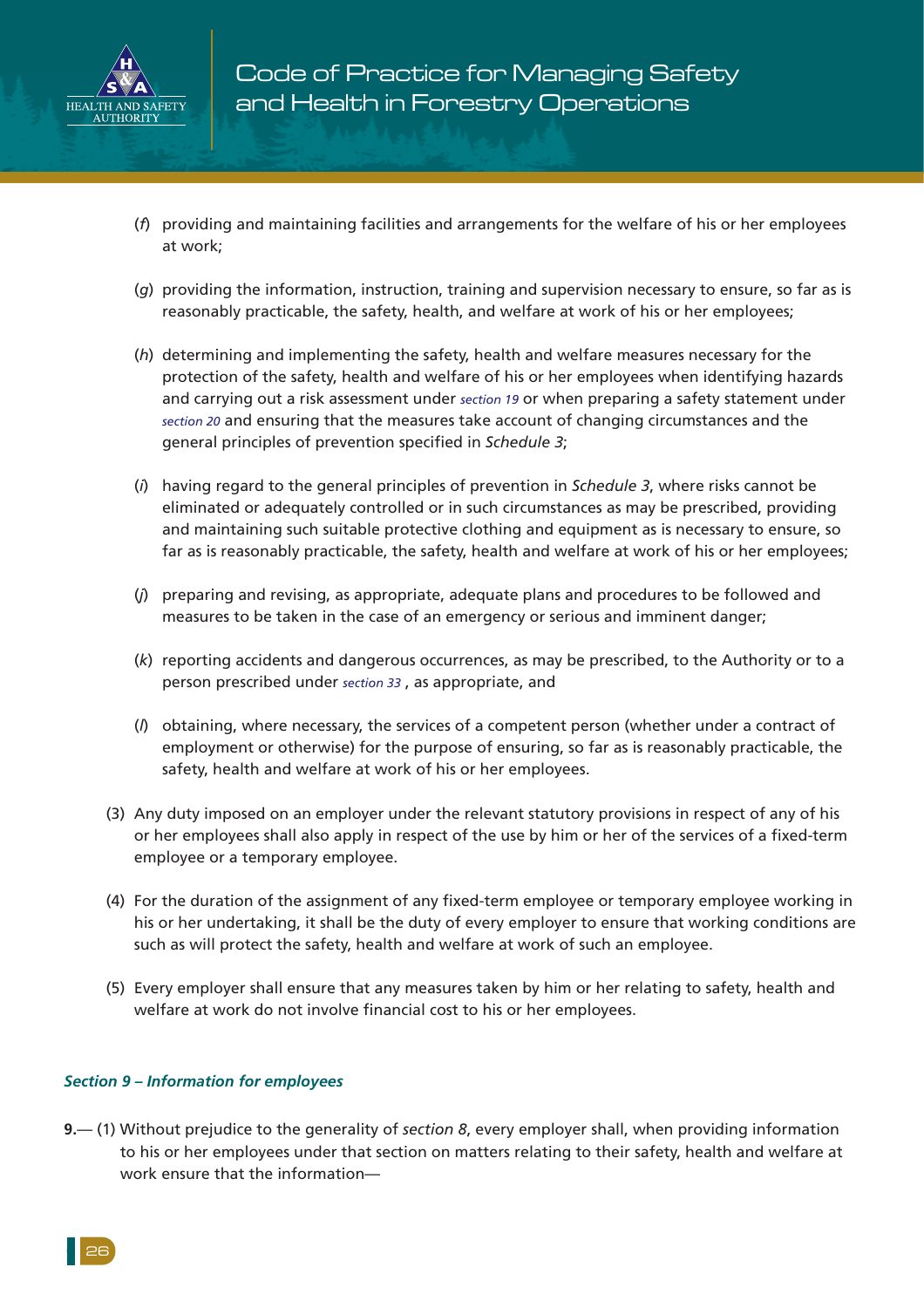

- (*a*) is given in a form, manner and, as appropriate, language that is reasonably likely to be understood by the employees concerned, and
- (*b*) includes the following information—
	- (i) the hazards to safety, health and welfare at work and the risks identified by the risk assessment,
	- (ii) the protective and preventive measures to be taken concerning safety, health and welfare at work under the relevant statutory provisions in respect of the place of work and each specific task to be performed at the place of work, and
	- (iii) the names of persons designated under *section 11* and of safety representatives selected under *section 25*, if any.
- (2) Where an employee of another undertaking is engaged in work activities in an employer's undertaking, that employer shall take measures to ensure that the employee's employer receives adequate information concerning the matters referred to in *subsection (1).*
- (3) Every employer shall ensure that employees appointed under *section 18* and safety representatives, if any, have access, for the purposes of performing their functions relating to the safety, health and welfare of employees, to—
	- (*a*) the risk assessment carried out under *section 19*,
	- (*b*) information relating to accidents and dangerous occurrences required to be reported to the Authority or a person prescribed under *section 33* under the relevant statutory provisions, and
	- (*c*) any information arising from protective and preventive measures taken under the relevant statutory provisions or provided by the Authority, a person prescribed under *section 33*, or a person referred to in *section 34(2)*.
- (4) (*a*) Where an employer proposes to use the services of a fixed-term employee or a temporary employee, the employer shall, prior to commencement of employment, give information to the employee relating to—
	- (i) any potential risks to the safety, health and welfare of the employee at work,
	- (ii) health surveillance,
	- (iii) any special occupational qualifications or skills required in the place of work, and
	- (iv) any increased specific risks which the work may involve.
	- (*b*) Where an employer proposes to use the services of a temporary employee, the employer shall—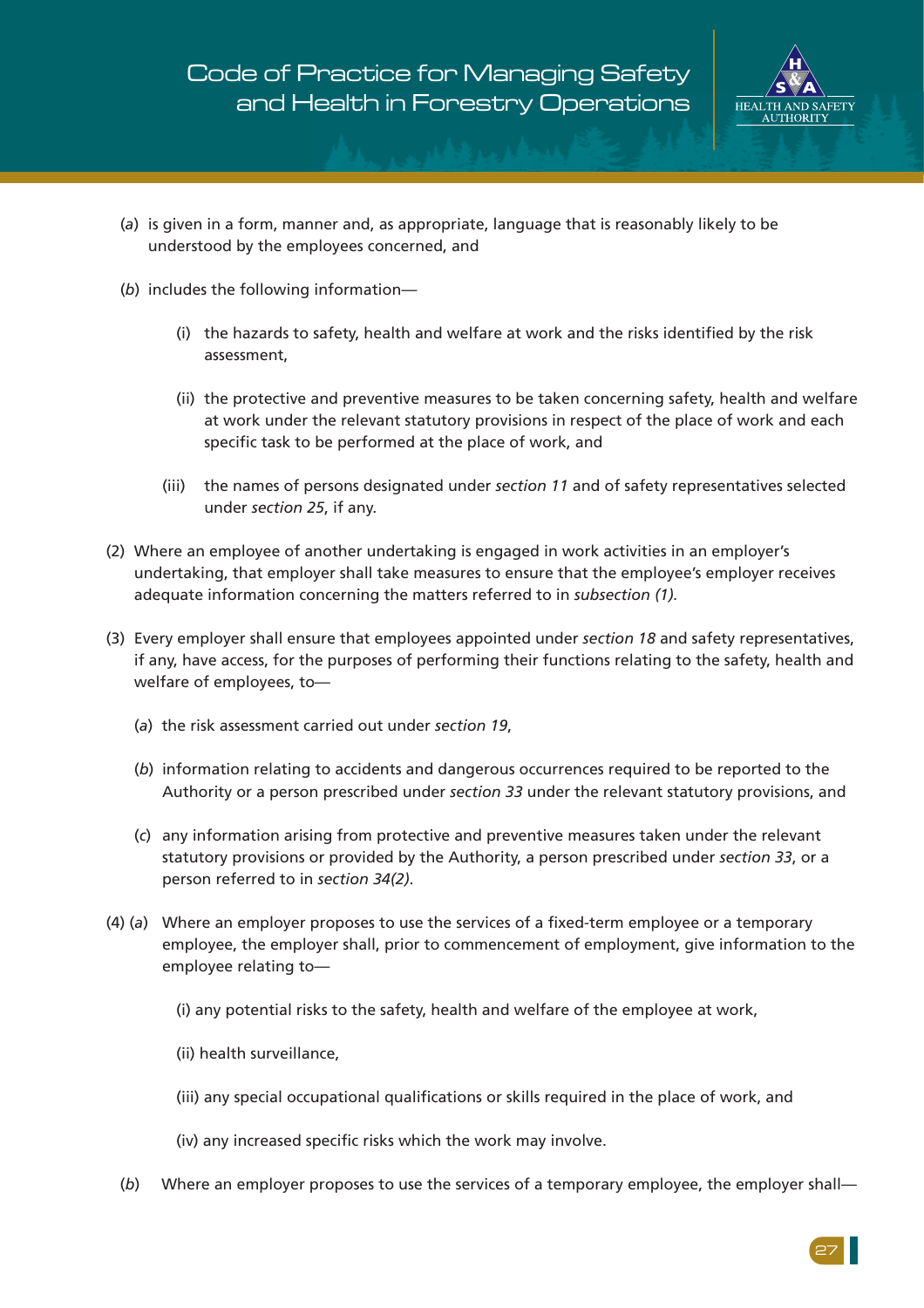

- (i) specify to the temporary employment business concerned the occupational qualifications necessary for and the specific features of the work for which such an employee is required, and
- (ii) ensure that the temporary employment business gives the information referred to in *paragraph (a)* to the employee.
- (5) The temporary employment business referred to in *subsection (4)(b)* shall give to the employee the information referred to in *subsection (4)(b)(i)*.

## *Section 10 – Instruction, training and supervision of employees*

- 10.—(1) Without prejudice to the generality of *section 8* and having regard to *sections 25* and *26*, every employer shall, when providing instruction, training and supervision to his or her employees in relation to their safety, health and welfare at work, ensure that—
	- (a) instruction, training and supervision is provided in a form, manner and, as appropriate, language that is reasonably likely to be understood by the employee concerned,
	- (b) employees receive, during time off from their work, where appropriate, and without loss of remuneration, adequate safety, health and welfare training, including, in particular, information and instructions relating to the specific task to be performed by the employee and the measures to be taken in an emergency,
	- (c) in relation to any specific task assigned to an employee, that his or her capabilities in relation to safety, health and welfare are taken into account,
	- (d) in the case of—
		- (i) a class or classes of particularly sensitive employees to whom any of the relevant statutory provisions apply, or
		- (ii) any employee or group of employees exposed to risks expressly provided for under the relevant statutory provisions,

the employees concerned are protected against the dangers that specifically affect them.

- (2) Training under this section shall be adapted to take account of new or changed risks to safety, health and welfare at work and shall, as appropriate, be repeated periodically.
- (3) Training under this section shall be provided to employees—

(a) on recruitment,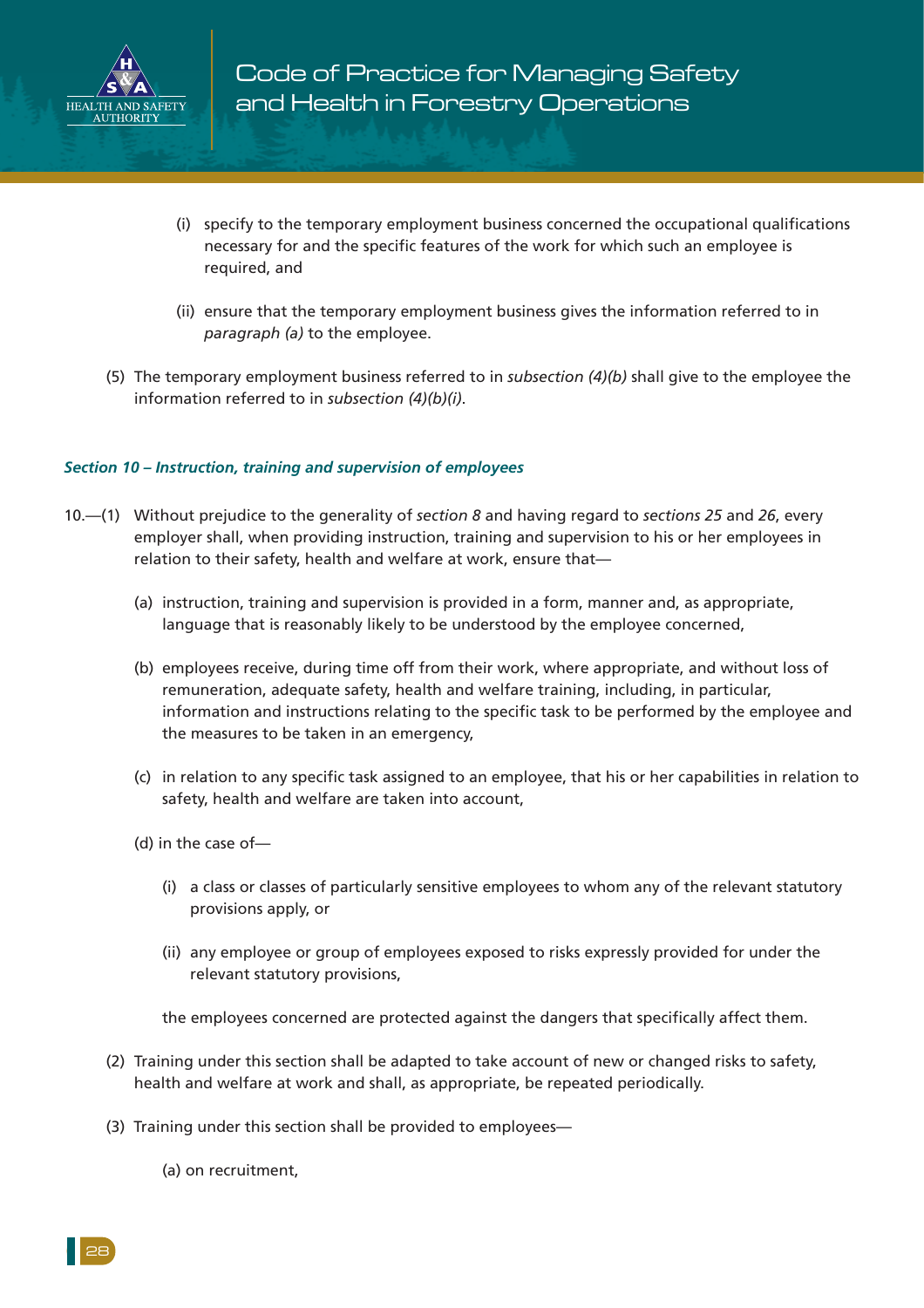

- (b) in the event of the transfer of an employee or change of task assigned to an employee,
- (c) on the introduction of new work equipment, systems of work or changes in existing work equipment or systems of work, and
- (d) on the introduction of new technology.
- (4) Where, in respect of any particular work, competency requirements are prescribed, the employer shall provide for the release of employees, during working hours, where appropriate, and without loss of remuneration, for the purpose of attending training in matters relating to safety, health and welfare at work as regards the particular work.
- (5) Every employer shall ensure that persons at work in the place of work concerned who are employees of another employer receive instructions relating to any risks to their safety, health and welfare in that place of work as necessary or appropriate.
- (6) Every employer who uses the services of a fixed-term employee or a temporary employee shall ensure that the employee receives the training appropriate to the work which he or she is required to carry out having regard to his or her qualifications and experience.

## *Section 11 – Emergencies and serious and imminent dangers*

11.—(1) Without prejudice to the generality of *section 8*, every employer shall, in preparing and revising as necessary adequate plans and procedures to be followed and measures to be taken in the case of an emergency or serious and imminent danger—

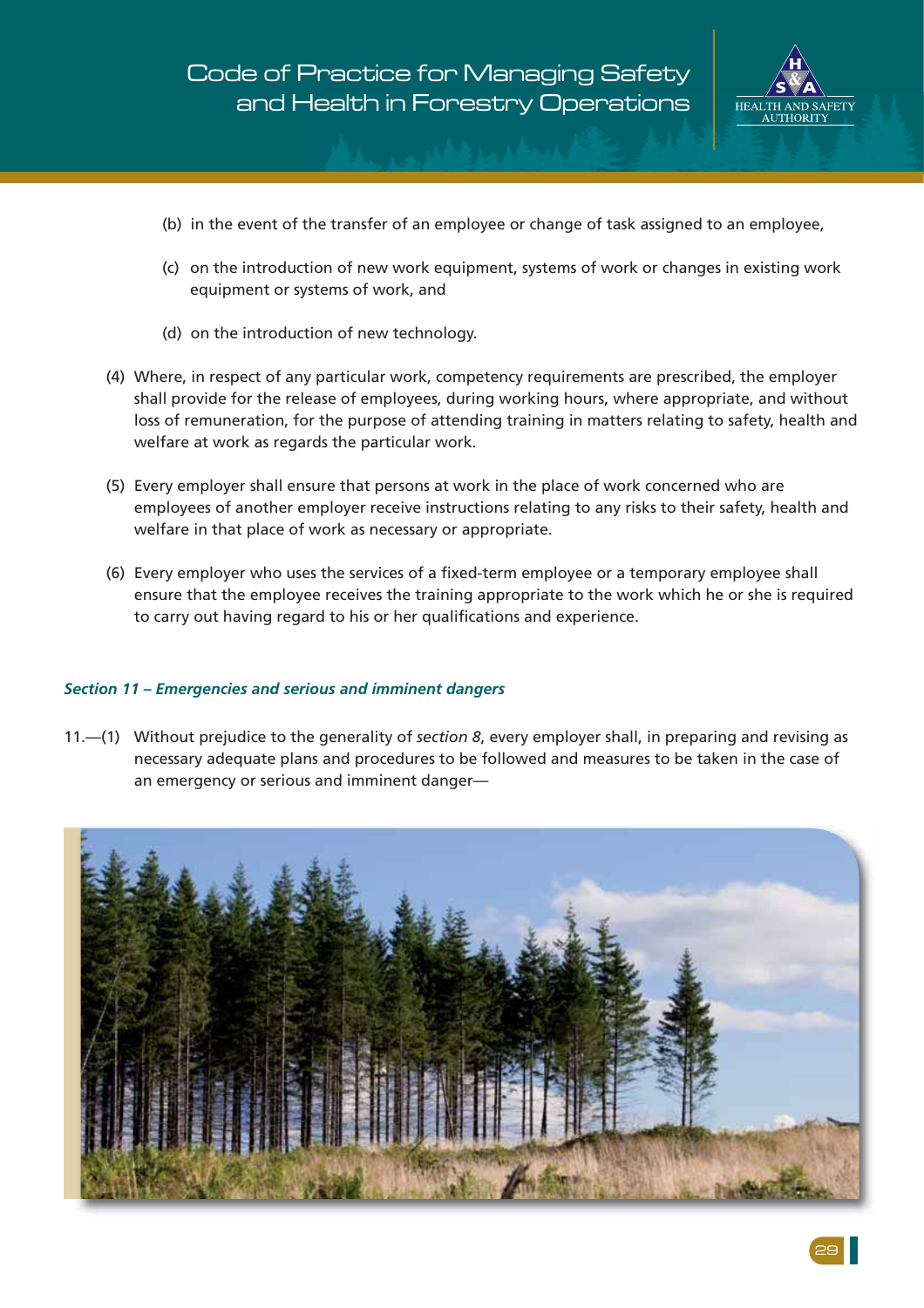

30

- (a) provide the necessary measures to be taken appropriate to the place of work for first aid, fire-fighting and the evacuation of employees and any other individual present in the place of work, taking account of the nature of the work being carried on and the size of the place of work,
- (b) arrange any necessary contacts with the appropriate emergency services, in particular with regard to first aid, emergency medical care, rescue work and fire-fighting,
- (c) for the purposes of implementing the plans, procedures and measures referred to in this section and *section 8*,

designate employees who are required to implement those plans, procedures and measures, and

- (ii) ensure that the number of those employees, their training and the equipment available to them are adequate, taking into account either or both the size of and specific hazards relating to the place of work.
- (2) In the event of an emergency or serious and imminent danger, an employer shall—
	- (a) as soon as possible inform all employees concerned of the risk involved and of the steps taken or to be taken to protect them from it,
	- (b) save in exceptional cases for the reasons specified in the plans and procedures referred to in *subsection (1)*, refrain from requiring employees to carry out or resume work where there is still a serious and imminent danger to their safety and health, and
	- (c) ensure that, in the absence of appropriate guidance or instruction and having regard to the knowledge of the employee and the technical means at his or her disposal, and where the employee's immediate superior responsible cannot be contacted, the employee concerned may take appropriate steps to avoid the consequences of the danger.
- (3) In the event of serious, imminent and unavoidable danger, an employer shall—
	- (a) take action and give instructions to enable employees to either or both stop work and immediately leave the place of work and to proceed to a safe place, and
	- (b) ensure that an employee who leaves a place of work is not penalised because of such action.
- (4) An employer shall ensure that only employees who have received appropriate instructions have access to the area of the place of work where a serious, specific danger exists.
- (5) This section does not apply to the following persons when they are engaged in activities relating to civil emergencies, public order, security or an act of war where any such activity prevents compliance with this section: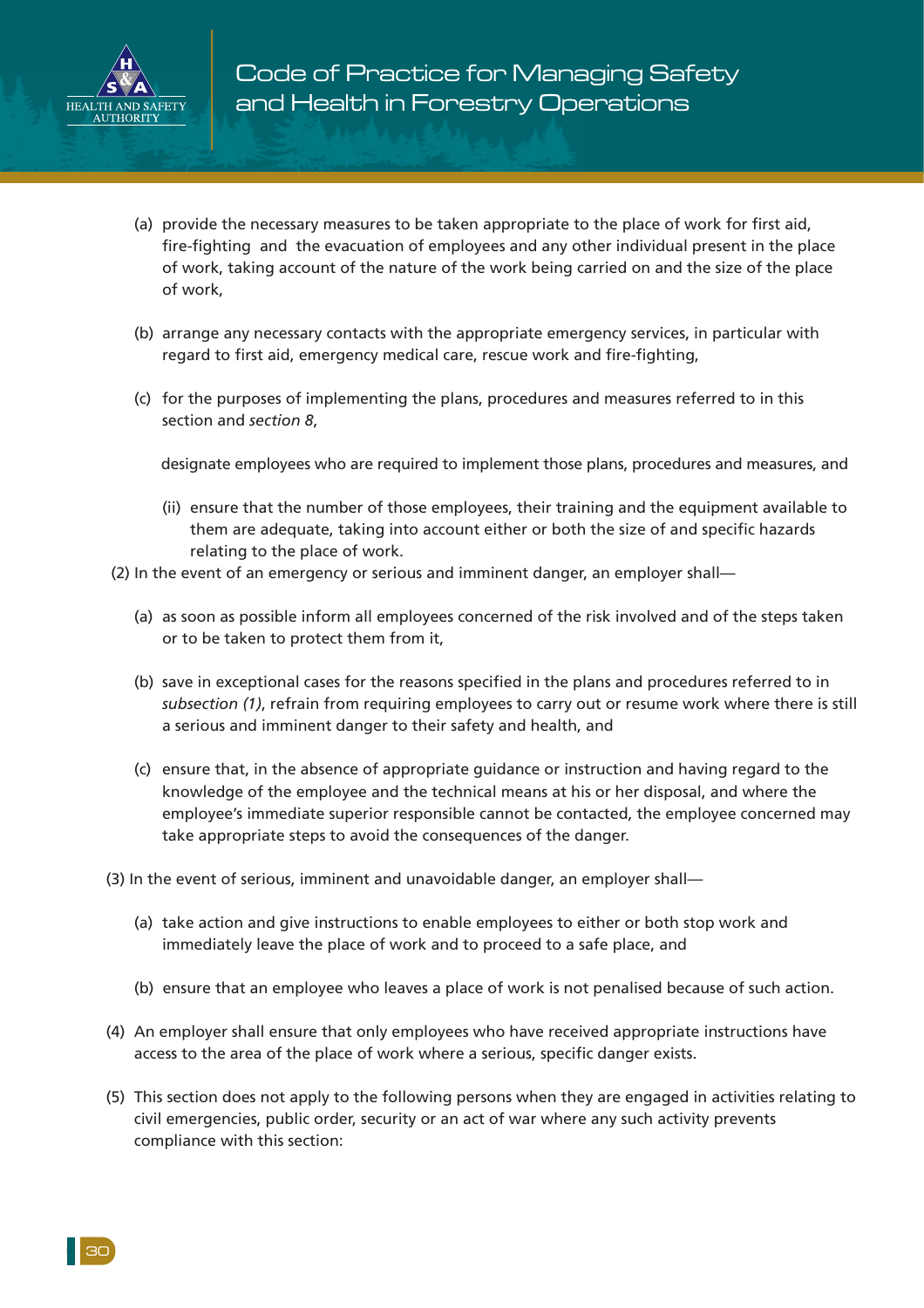

- (a) members of the Defence Forces;
- (b) members of the Garda Síochána;
- (c) employees of a fire authority (within the meaning of the Fire Services Act 1981); or
- (d) persons engaged in the activities of civil protection or civil defence.

## *Section 12 – General duties of employers to persons other than their employees*

12.— Every employer shall manage and conduct his or her undertaking in such a way as to ensure, so far as is reasonably practicable, that in the course of the work being carried on, individuals at the place of work (not being his or her employees) are not exposed to risks to their safety, health or welfare.

## **Chapter 2, General duties of employee and persons in control of places of work**

#### *Section 13 – Duties of employee*

- 13.—(1) An employee shall, while at work—
	- (a) comply with the relevant statutory provisions, as appropriate, and take reasonable care to protect his or her safety, health and welfare and the safety, health and welfare of any other person who may be affected by the employee's acts or omissions at work,
	- (b) ensure that he or she is not under the influence of an intoxicant to the extent that he or she is in such a state as to endanger his or her own safety, health or welfare at work or that of any other person,
	- (c) if reasonably required by his or her employer, submit to any appropriate, reasonable and proportionate tests for intoxicants by, or under the supervision of, a registered medical practitioner who is a competent person, as may be prescribed,
	- (d) co-operate with his or her employer or any other person so far as is necessary to enable his or her employer or the other person to comply with the relevant statutory provisions, as appropriate,
	- (e) not engage in improper conduct or other behaviour that is likely to endanger his or her own safety, health and welfare at work or that of any other person,
	- (f) attend such training and, as appropriate, undergo such assessment as may reasonably be required by his or her employer or as may be prescribed relating to safety, health and welfare at work or relating to the work carried out by the employee,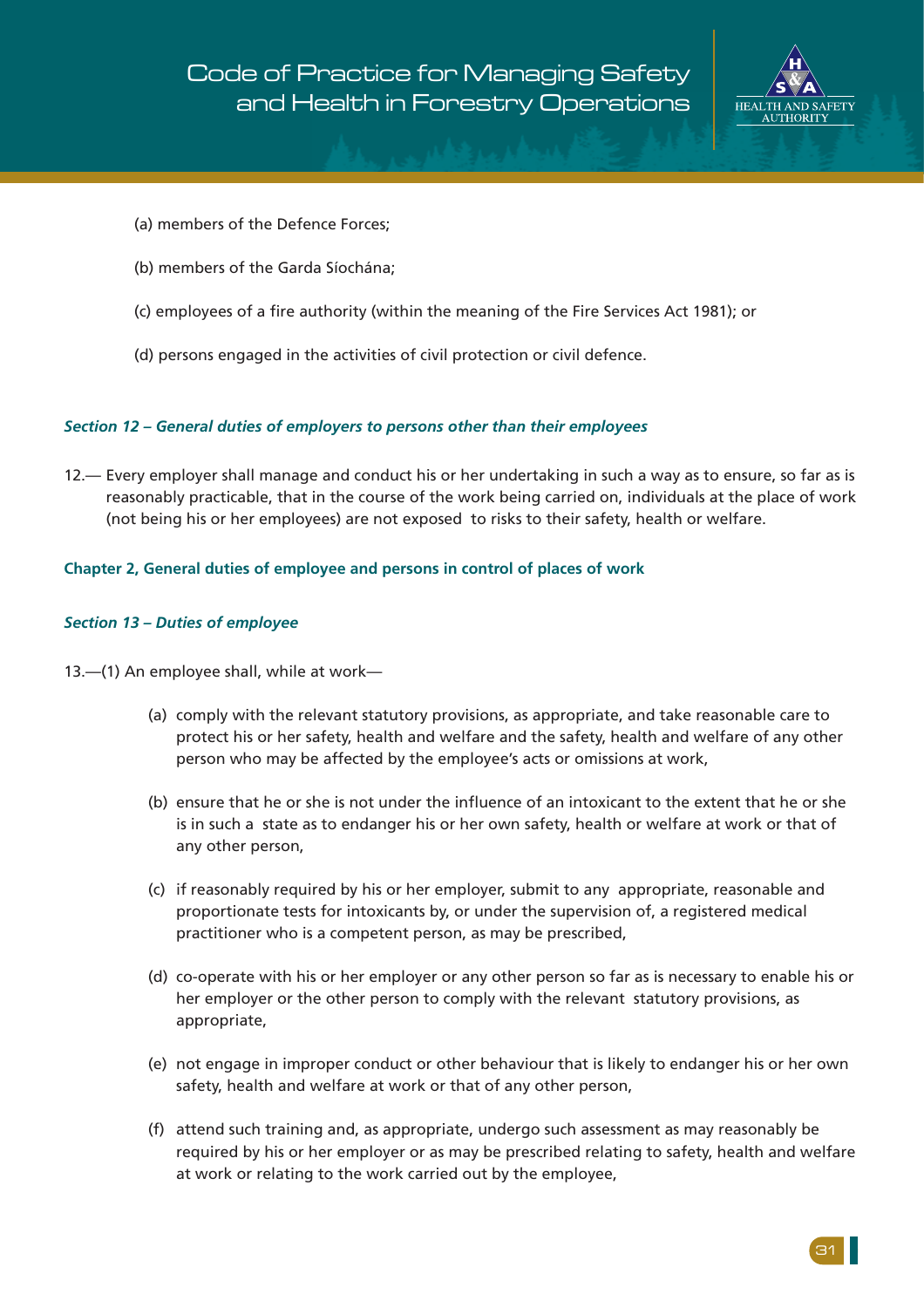

- (g) having regard to his or her training and the instructions given by his or her employer, make correct use of any article or substance provided for use by the employee at work or for the protection of his or her safety, health and welfare at work, including protective clothing or equipment,
- (h) report to his or her employer or to any other appropriate person, as soon as practicable—
	- (i) any work being carried on, or likely to be carried on, in a manner which may endanger the safety, health or welfare at work of the employee or that of any other person,
	- (ii) any defect in the place of work, the systems of work, any article or substance which might endanger the safety, health or welfare at work of the employee or that of any other person, or
	- (iii) any contravention of the relevant statutory provisions which may endanger the safety, health and welfare at work of the employee or that of any other person, of which he or she is aware.
- (2) An employee shall not, on entering into a contract of employment, misrepresent himself or herself to an employer with regard to the level of training as may be prescribed under *subsection (1)(f)*.

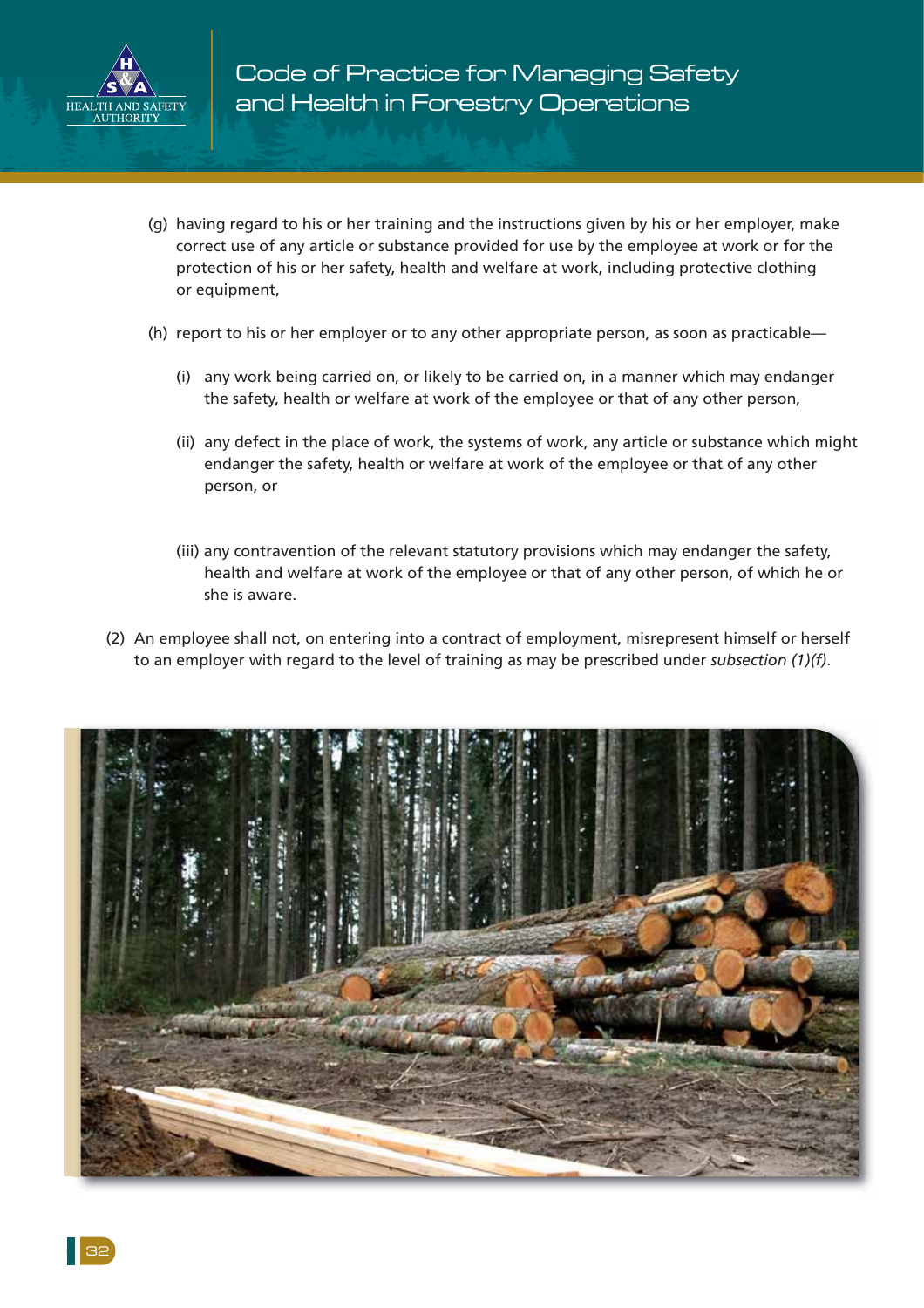

#### *Section 14 – Interference, misuse, etc*

- 14.—A person shall not intentionally, recklessly or without reasonable cause—
	- (a) interfere with, misuse or damage anything provided under the relevant statutory provisions or otherwise for securing the safety, health and welfare of persons at work, or
	- (b) place at risk the safety, health or welfare of persons in connection with work activities.

## *Section 15 – General duties of persons in control of places of work, etc*

15.—(1) This section applies to a person who has control to any extent of—

- (a) a non-domestic place of work that has been made available as a place of work to persons other than employees of the person to whom this section applies,
- (b) the means of access to or egress from that place of work, or
- (c) any article or substance provided for the use of persons at that place of work, other than employees of the person who has control of the article or substance,

including a person who has control of a place of work or part of a place of work in connection with the carrying on by him or her of a trade, undertaking or business (whether for profit or not).

- (2) Where a person has, by virtue of any contract, tenancy, licence or other interest, an obligation to any extent—
	- (a) to maintain or repair a place of work or the means of access thereto or egress therefrom, or
	- (b) as regards the safety of, or the absence of risk to health arising from, any article or substance provided for use in, that place of work,

the person is deemed, for the purposes of this section, to be a person to whom this section applies to the extent of his or her obligation.

(3) A person to whom this section applies shall ensure, so far as is reasonably practicable, that the place of work, the means of access thereto, or egress therefrom, and any article or substance provided for use in the place of work, are safe and without risk to health.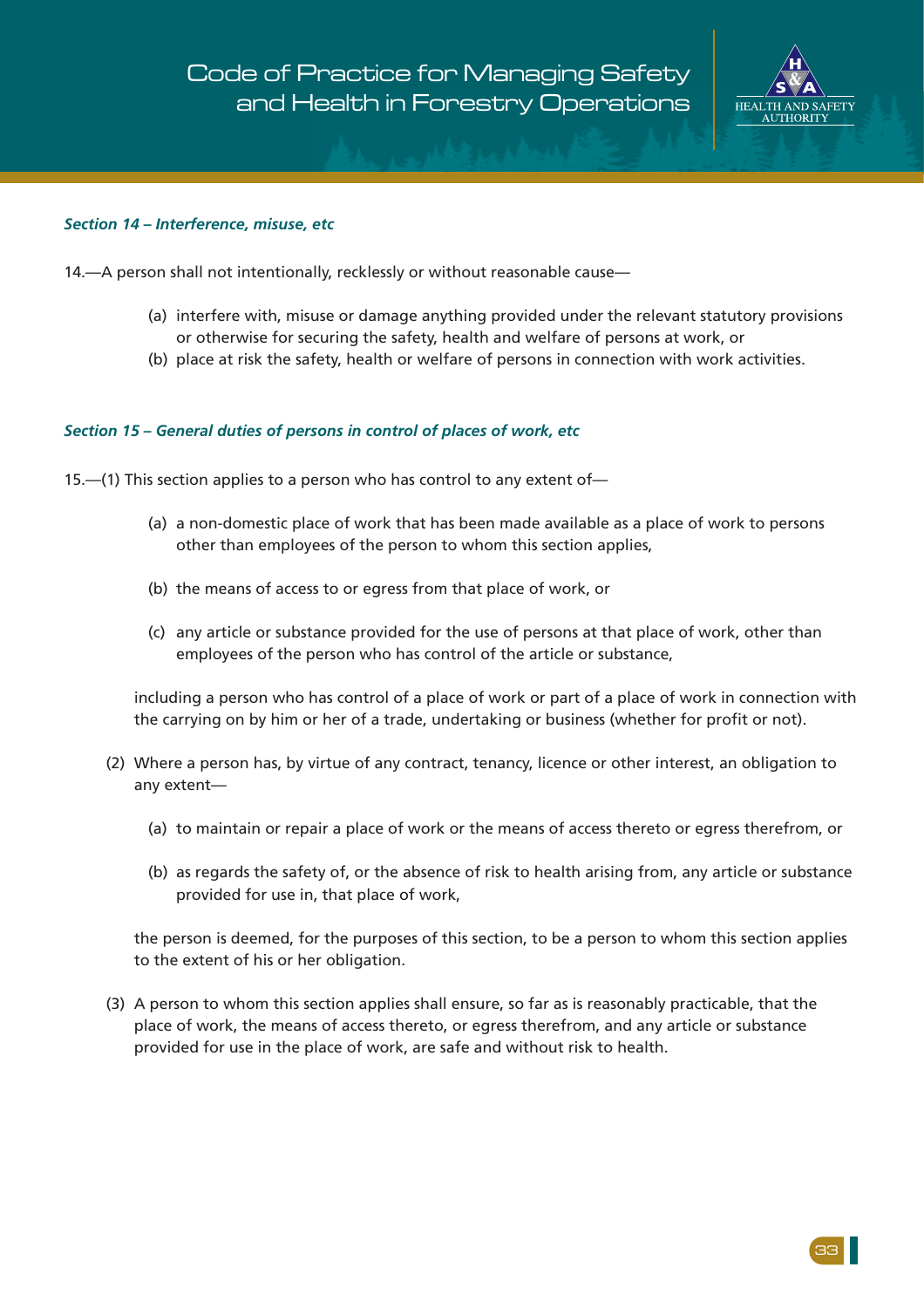

#### **Part 3 – Protective and preventive measures**

#### *Section 19 – Hazard identification and risk assessment*

- 19.—(1) Every employer shall identify the hazards in the place of work under his or her control, assess the risks presented by those hazards and be in possession of a written assessment (to be known and referred to in this Act as a "risk assessment") of the risks to the safety, health and welfare at work of his or her employees, including the safety, health and welfare of any single employee or group or groups of employees who may be exposed to any unusual or other risks under the relevant statutory provisions.
	- (2) For the purposes of carrying out a risk assessment under *subsection (1)*, the employer shall, taking account of the work being carried on at the place of work, have regard to the duties imposed by the relevant statutory provisions.
	- (3) The risk assessment shall be reviewed by the employer where—
		- (a) there has been a significant change in the matters to which it relates, or
		- (b) there is another reason to believe that it is no longer valid, and, following the review, the employer shall amend the risk assessment as appropriate.
	- (4) In relation to the most recent risk assessment carried out by an employer, he or she shall take steps to implement any improvement considered necessary relating to the safety, health and welfare at work of employees and to ensure that any such improvement is implemented in respect of all activities and levels of the place of work.
	- (5) Every person to whom *sections 12* or *15* applies shall carry out a risk assessment in accordance with this section to the extent that his or her duties under those sections may apply to persons other than his or her employees.

#### *Section 20 – Safety statement*

- 20.—(1) Every employer shall prepare, or cause to be prepared, a written statement (to be known and referred to in this Act as a "safety statement"), based on the identification of the hazards and the risk assessment carried out under *section 19*, specifying the manner in which the safety, health and welfare at work of his or her employees shall be secured and managed.
	- (2) Without prejudice to the generality of *subsection (1)*, every employer shall ensure that the safety statement specifies—
		- (a) the hazards identified and the risks assessed,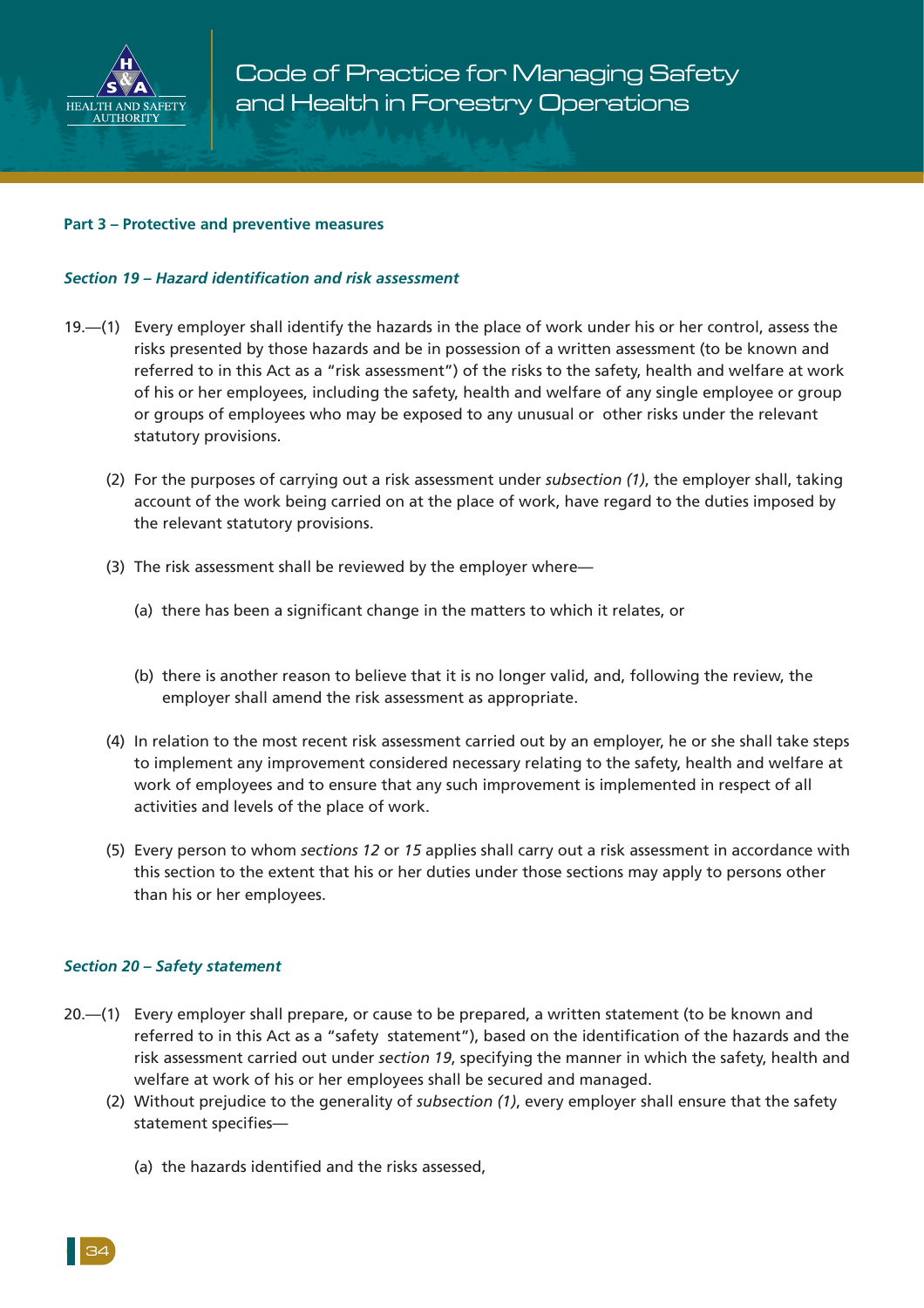

- (b) the protective and preventive measures taken and the resources provided for protecting safety, health and welfare at the place of work to which the safety statement relates,
- (c) the plans and procedures to be followed and the measures to be taken in the event of an emergency or serious and imminent danger, in compliance with *sections 8* and *11*,
- (d) the duties of his or her employees regarding safety, health and welfare at work, including cooperation with the employer and any persons who have responsibility under the relevant statutory provisions in matters relating to safety, health and welfare at work,
- (e) the names and, where applicable, the job title or position held of each person responsible for performing tasks assigned to him or her pursuant to the safety statement, and
- (f) the arrangements made regarding the appointment of safety representatives and consultation with, and participation by, employees and safety representatives, in compliance with *sections 25* and *26*, including the names of the safety representative and the members of the safety committee, if appointed.
- (3) Every employer shall bring the safety statement, in a form, manner and, as appropriate, language that is reasonably likely to be understood, to the attention of—
	- (a) his or her employees, at least annually and, at any other time, following its amendment in accordance with this section,
	- (b) newly-recruited employees upon commencement of employment, and
	- (c) other persons at the place of work who may be exposed to any specific risk to which the safety statement applies.
- (4) Where there are specific tasks being performed at the place of work that pose a serious risk to safety, health or welfare, an employer shall bring to the attention of those affected by that risk relevant extracts of the safety statement setting out—
	- (a) the risk identified,
	- (b) the risk assessment, and
	- (c) the protective and preventive measures taken in accordance with the relevant statutory provisions in relation to that risk.
- (5) Every employer shall, taking into account the risk assessment carried out under *section 19*, review the safety statement where—
	- (a) there has been a significant change in the matters to which it refers,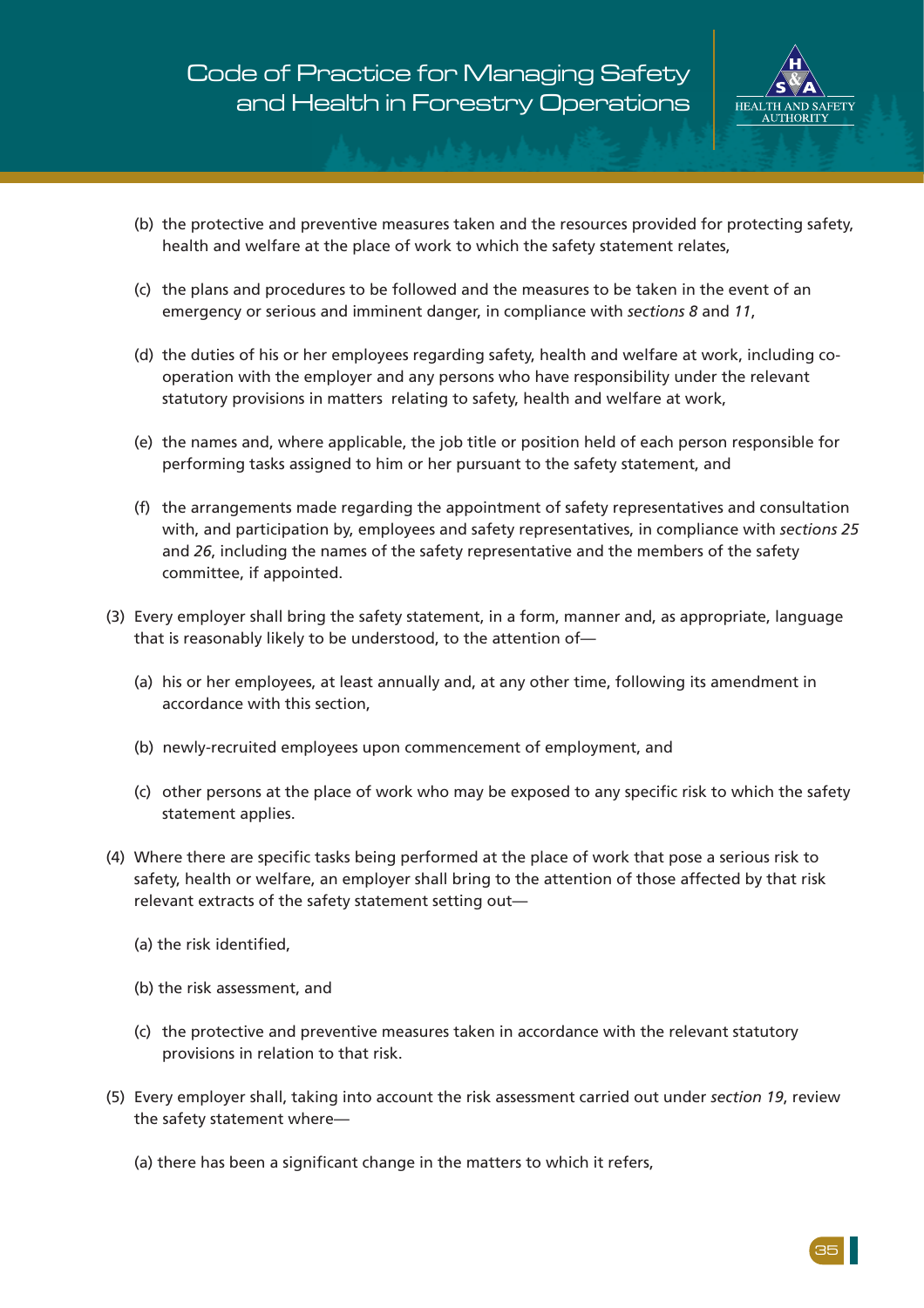

- (b) there is another reason to believe that the safety statement is no longer valid, or
- (c) an inspector in the course of an inspection, investigation, examination, inquiry under *section 64* or otherwise directs that the safety statement be amended within 30 days of the giving of that direction,

and, following the review, the employer shall amend the safety statement as appropriate.

- (6) Every employer who is conducting activities, as may be prescribed in accordance with this subsection, who contracts with another employer for that employer to provide services to him or her shall require that that employer is in possession of an up-to-date safety statement as required under this section.
- (7) A copy of a safety statement, or relevant extract of it, shall be kept available for inspection at or near every place of work to which it relates while work is being carried out there.
- (8) It shall be sufficient compliance with this section by an employer employing 3 or less employees to observe the terms of a code of practice, if any, relating to safety statements which applies to the class of employment covering the type of work activity carried on by the employer.
- (9) Every person to whom *section 12* or *15* applies shall prepare a safety statement in accordance with this section to the extent that his or her duties under those sections may apply to persons other than his or her employees.

## *Section 21 – Duties of employers to co-operate*

36

**21.**—Where employers share a place of work, they shall—

- (*a*) in relation to safety, health and welfare at work, co- operate in complying with and implementing the relevant statutory provisions,
- (*b*) taking into account the nature of the work carried on at the place of work concerned—
	- (i) co-ordinate their actions in matters relating to the protection from and prevention of risks to safety, health and welfare at work, and
	- (ii) inform each other and their respective employees and safety representatives (if any) of any risks to their safety, health and welfare arising from the work activity, including by the exchange of safety statements or relevant extracts therefrom relating to hazards and risks to employees.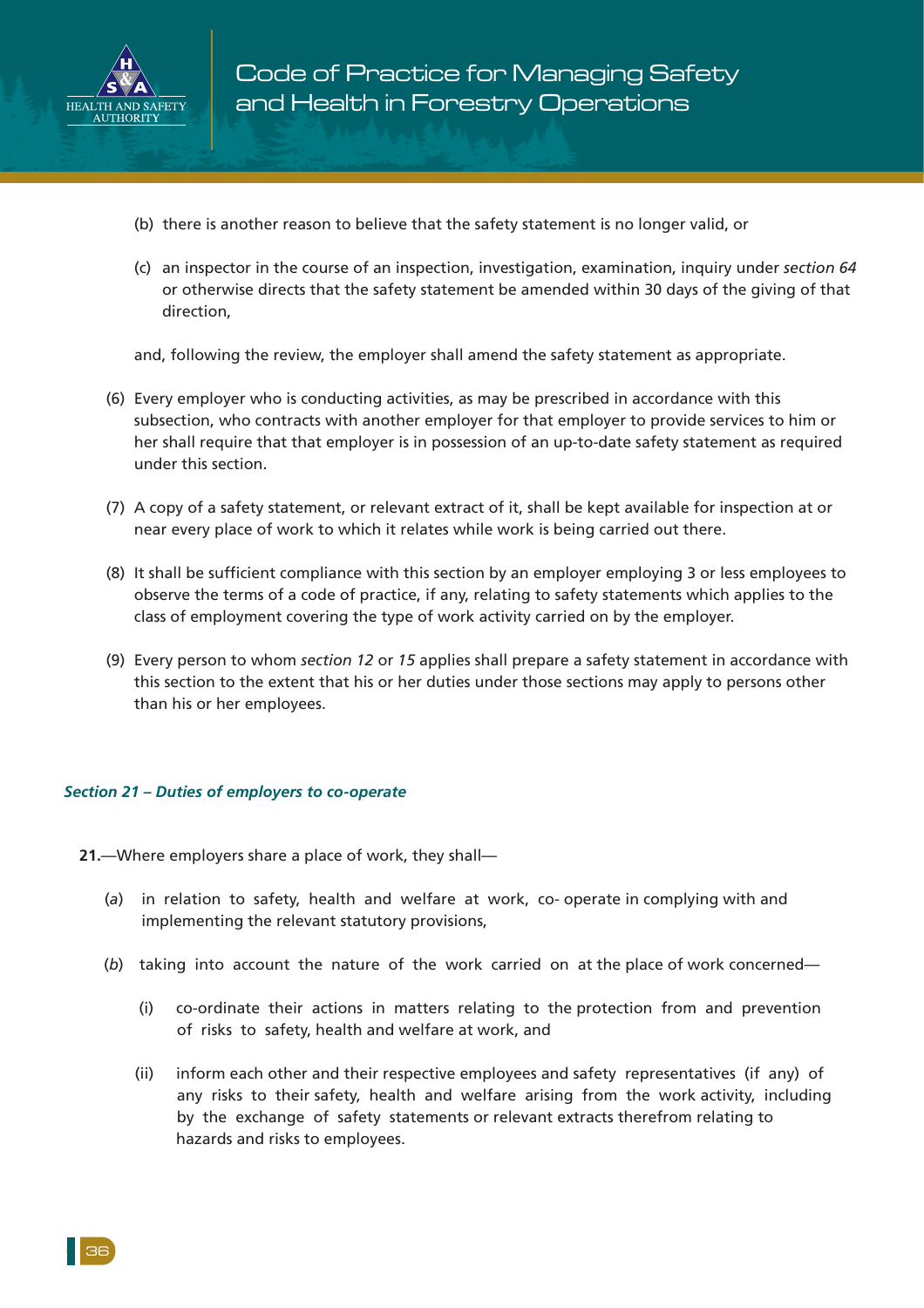

# **Appendix 3: Sources of further information**

## **Health and Safety Authority guidance and publications**

The Health and Safety Authority publishes a wide range of guides and codes.

They can be downloaded for free from www.hsa.ie

*Guide to the Safety, Health and Welfare at Work Act 2005*

*A Short Guide to the Safety, Health and Welfare at Work Act 2005*

*Guide to the Safety, Health and Welfare at Work (General Application) Regulations 2007*

*Safety Toolkit and Short Guide to the Safety, Health and Welfare at Work (General Application) Regulations 2007*

*Guidance for Directors and Senior Managers on their Responsibilities for Workplace Safety and Health*

*Agriculture Code of Practice Pack*

*Code of Practice on Preventing Accidents to Children and Young Persons in Agriculture*

*Guidelines on the Procurement, Design and Management Requirements of the Safety, Health and Welfare at Work (Construction) Regulations 2006*

*Summary of Key Duties under the Procurement, Design and Site Management Requirements of the Safety, Health and Welfare at Work (Construction) Regulations, 2006*

*Guide for Clients involved in Construction Projects*

*Using ladders safely – Information Sheet*

*Guidelines on Risk Assessments and Safety Statements*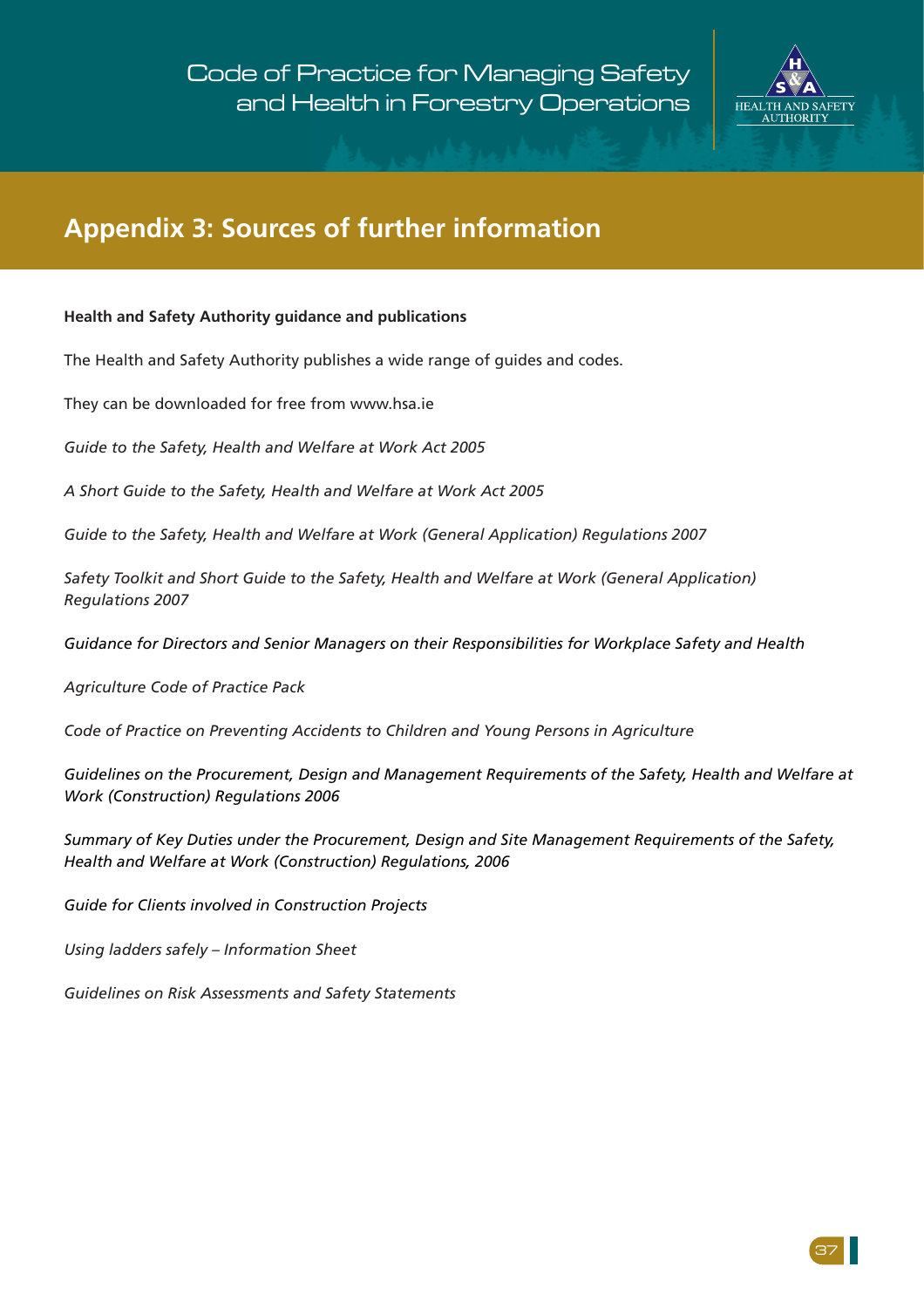

## **HSE (Health and Safety Executive,UK)**

(HSE priced and free publications are available by mail order from HSE Books, PO Box 1999, Sudbury, Suffolk CO10 2WA. Tel: 01787 881165, Fax: 01787 313995).

Website www.hsebooks.co.uk

## **AFAG leaflets**

HSE's Arboriculture and Foresty Advisory Group (AFAG) has produced a comprehensive set of leaflets on safe working practices for forestry and arboriculture operations.(These replace the old FASTCo safety guides which are no longer available).Members of the group are from across the forestry and arboriculture industry, with representatives from major industry bodies and organisations.

The new AFAG leaflets are designed to give the same practical guidance as the old FASTCo guides but are now revised and updated. The FASTCo numbering system has been retained, but with the prefix 'forestry and arboriculture' AFAG (eg AFAG301), so that everyone who was familiar with the old series should be able to easily identify the relevant new leaflets.

AFAG have made all their free training guides available on the HSE website for direct viewing. Single free copies of the leaflets are available from HSE Books. They are also available in priced packs of 15 or can be printed direct from HSE's website at

www.hse.gov.uk/pubns/forindex.htm

38

Managing public safety on harvesting sites (formerly a FASTCo priced publication) is now available from HSE Books, ISBN 0 7176 26711.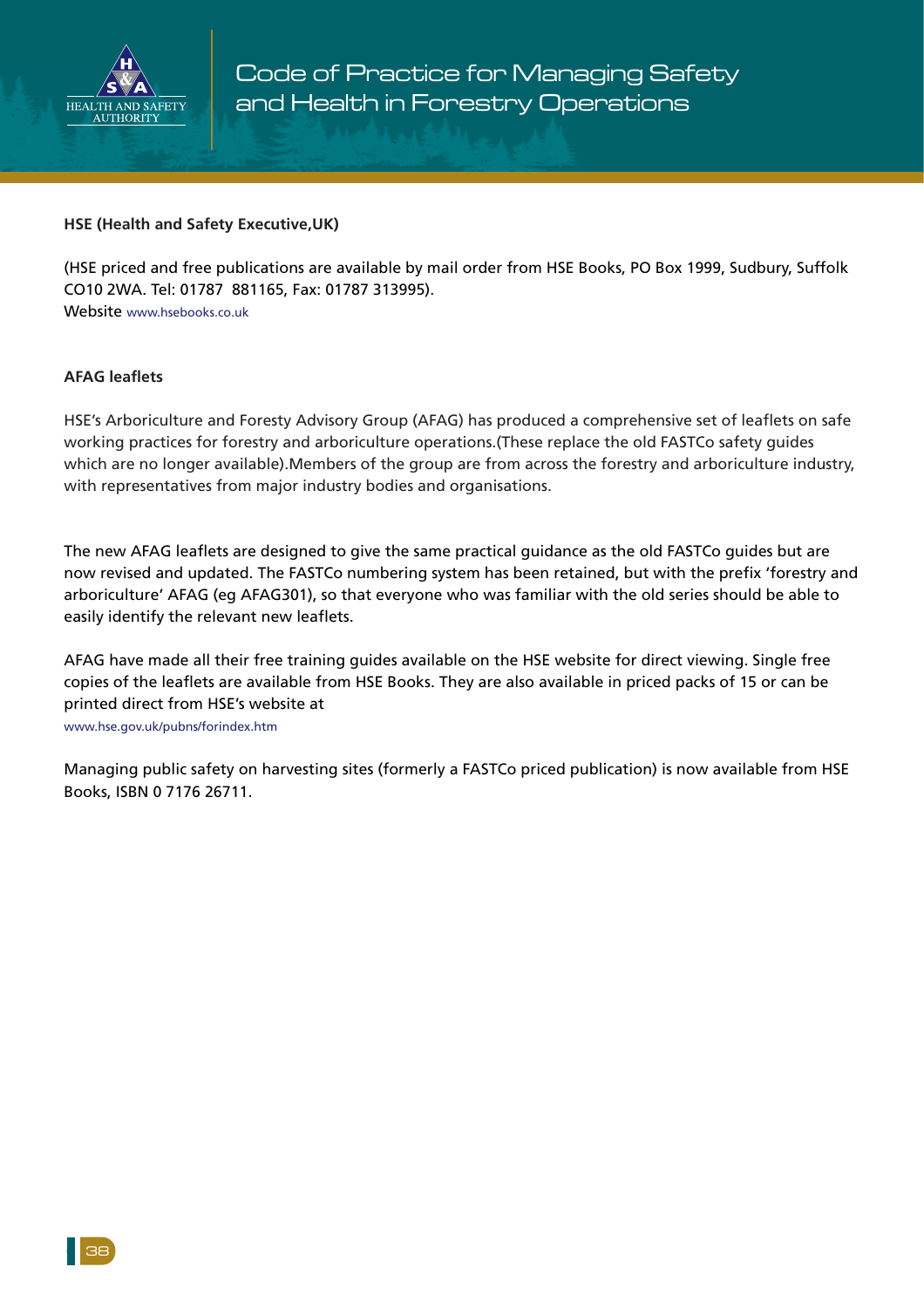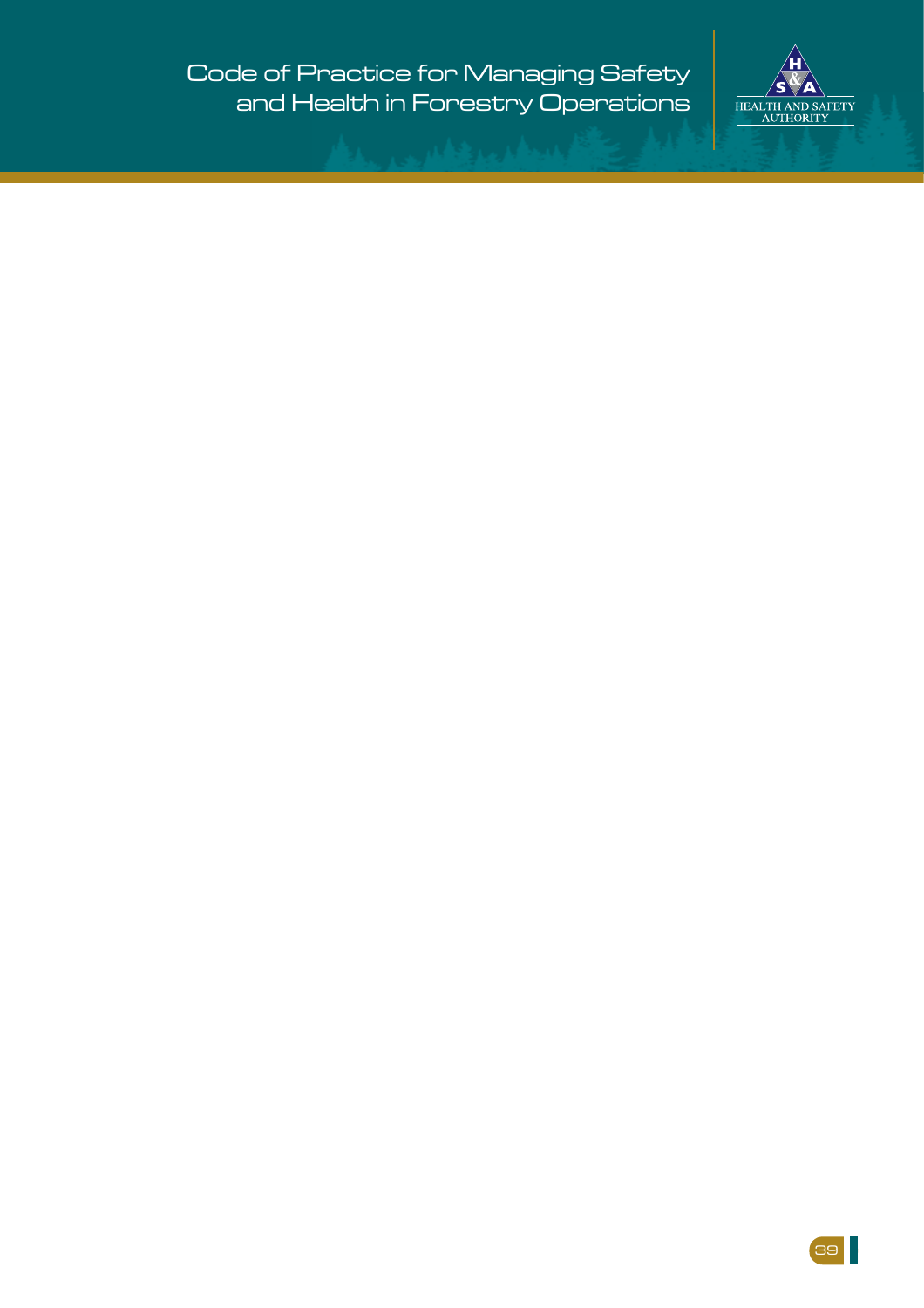

140

Code of Practice for Managing Safety and Health in Forestry Operations